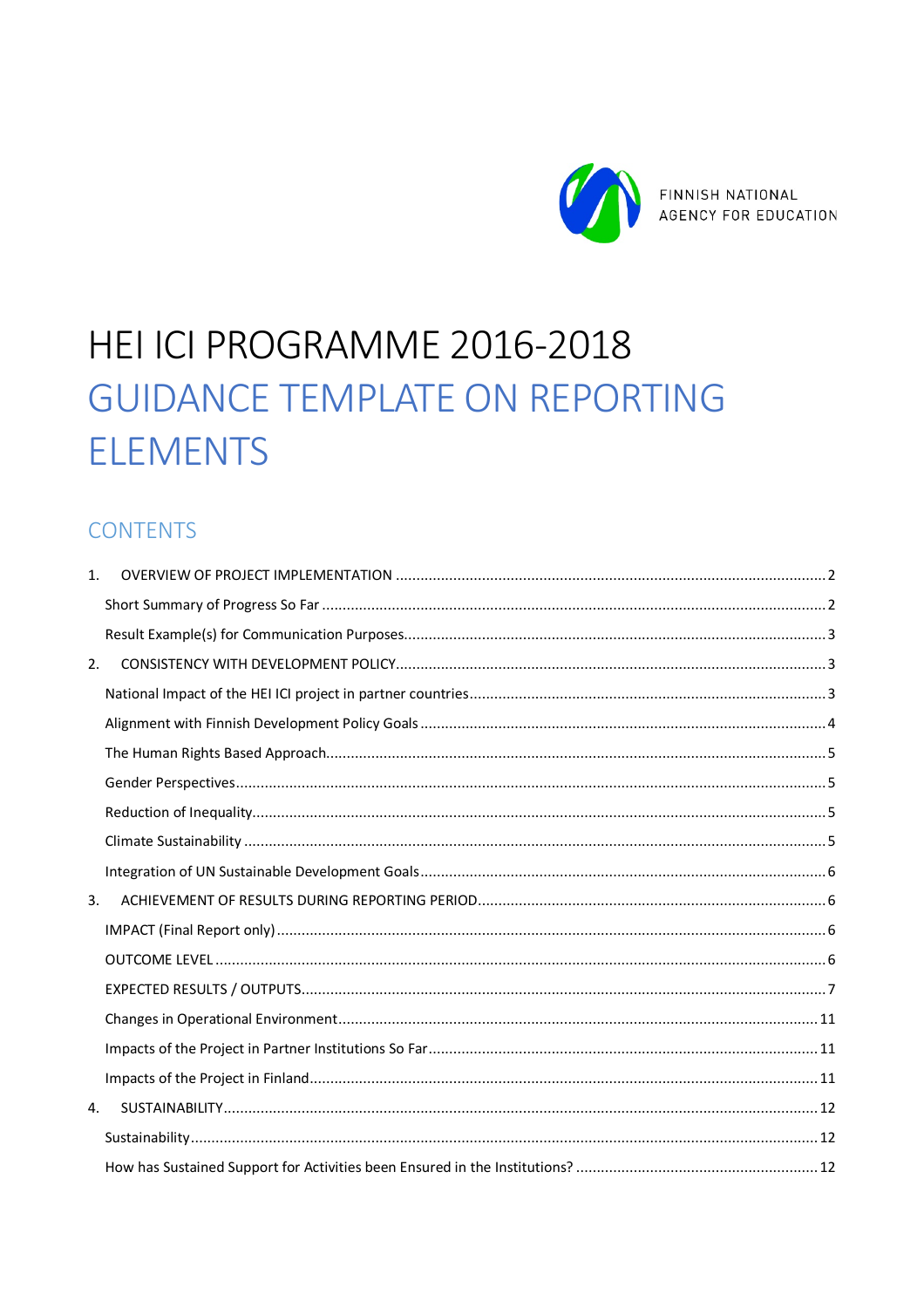| 5.             |  |
|----------------|--|
|                |  |
|                |  |
|                |  |
| 6.             |  |
|                |  |
|                |  |
|                |  |
| 7 <sub>1</sub> |  |
|                |  |
|                |  |
|                |  |
| 8.             |  |
| 9.             |  |
| 10.            |  |
|                |  |

## REPORT TO BE FILLED IN ONLINE

This template can be used for sharing reporting content and guidance among partners and for preparing reporting content in advance. The following elements make up the content of the online reporting system.

### PROJECT DETAILS

| Acronym                 | <b>MARIBILIS</b>                                            |  |  |  |  |
|-------------------------|-------------------------------------------------------------|--|--|--|--|
| <b>Project name</b>     | IMPROVING MARITIME EDUCATION OF NAMIBIA WITH DOUBLE DEGREE  |  |  |  |  |
|                         | PROGRAM OF MARITIME ENGINEERING AND WITH THE INTEGRATION OF |  |  |  |  |
|                         | R/V MIRABILIS AS A LIVING LAB                               |  |  |  |  |
|                         |                                                             |  |  |  |  |
|                         |                                                             |  |  |  |  |
| <b>Coordinating HEI</b> | Satakunta University of Applied Sciences (SAMK)             |  |  |  |  |
|                         |                                                             |  |  |  |  |
|                         |                                                             |  |  |  |  |

### 1. OVERVIEW OF PROJECT IMPLEMENTATION

**Short Summary of Progress So Far**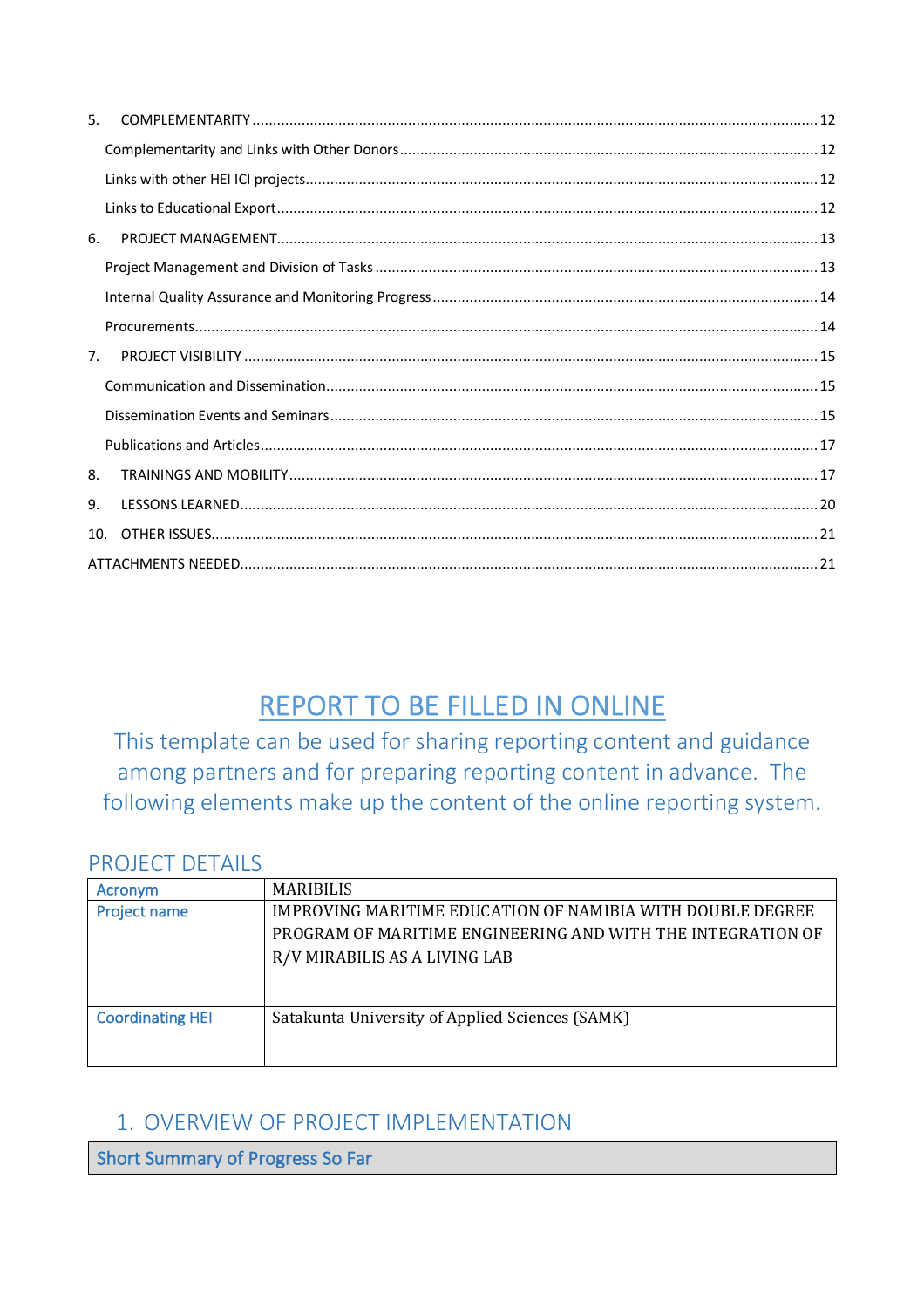Satakunta University of Applied Sciences (SAMK) and Namibia University of Science and Technology (NUST) are partners of the MARIBILIS Project. The outcome of the project is to develop higher education competences in the field of maritime in Namibia. The work plans are structured in 4 Result Areas. SAMK is responsible for the Result Area 1 (Improved access to education and research information), Result Area 3 (Enhanced institutional capacity supporting quality of teaching and research in the field of maritime) and Result Area 4 (Strengthened role and relevance of Higher Education in development society). NUST is responsible for coordinating the Result Area 2 (Improved quality of higher education and research environment).

In each Result Area, the team members have been identified and a work plans for the various activities developed. A research proposal on corrosion in Namibian marine environment has been prepared for further discussions with other members.

#### Result Example(s) for Communication Purposes

The four Result Areas relate to Improved quality of higher education and research environment in the field of maritime.

The expected outputs are:

- 1) Result Area 1 to produce study plans for the capacity building of the teachers of NUST and supervising officers of R/V MIRABILIS.
- 2) Result Area 2 the curriculum for double degree program of maritime engine (STCW III/2) between NUST and SAMK and renewed curriculum of electricity engineering program of NUST with the integration of R/V Mirabilis as an on board training vessel and living lab.
	- It has been decided to adopt the SAMK curriculum for Marine Engineering with some improvements and to integrate the R/V MIRABILIS in the curriculum as part of the work integrated learning.
- 3) Result Area 3 to model, build up and establish comprehensive quality system and administration system.
	- It has been decided that the Maritime double degree program will be audited by Finnish Maritime Authorities (TRAFI) according to the IMO / STCW regulation and the Maritime Authorities of Namibia (DMA) are invited to join the auditing process from the learning perspective point of view. Furthermore, the degree program shall go under quality system of SAMK.
- 4) Result Area 4 to produce facility study and budget plan including the integration of R/V MIRABILIS.
	- It has been agreed with the Ministry of Fisheries and Maritime Resources that the vessel can be used as an onboard training vessel and living lab. NUST is preparing a Cooperation Agreement between NUST – NAMFI and MFMR of the utilization of the research vessel for learning and research purposes.

### 2. CONSISTENCY WITH DEVELOPMENT POLICY

#### National Impact of the HEI ICI project in partner countries

Namibia's Vision 2030 which spells out the country's development objectives and strategies places great emphasis on skills development across all sectors of the economy. The vision is to become a knowledgebased society. Capacity building has high priority and the Vision document anticipates a high-quality education and training system that prepares Namibia to take advantage of a changing global environment, including developments in science and technology. The MARIBILIS project will enable achieving this vision.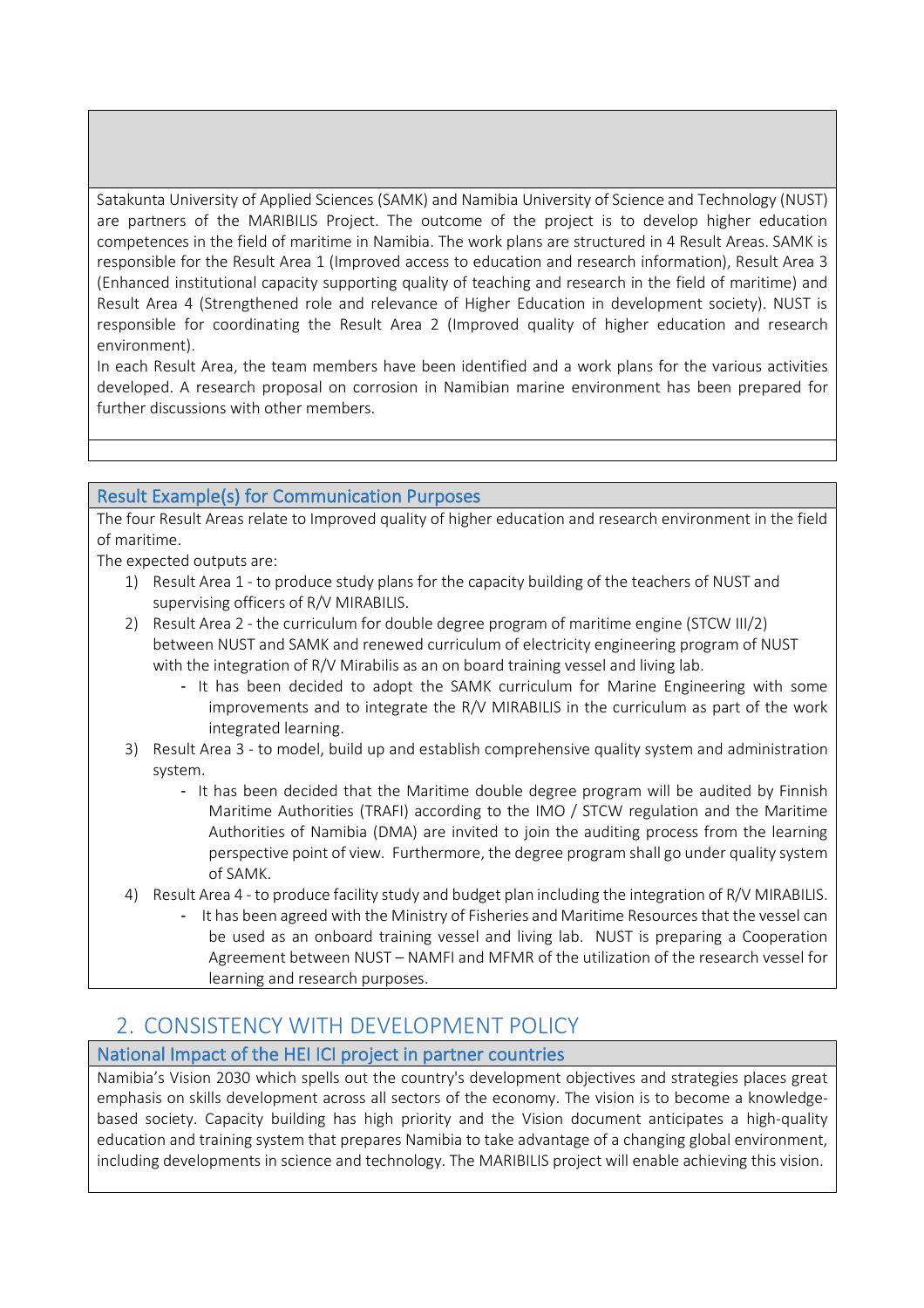#### Alignment with Finnish Development Policy Goals

- Maritime and Fishery is a traditionally male-dominated sector and generates primarily male jobs for positions at sea. The Project team which is developing the new curricula for the double degree programme consists of male and female experts of SAMK, NUST and NAMFI. The project has core maritime expert teams and supporting teams. Out of 23 project experts 9 are female. The project has also important stakeholders; Maritime Administrations of Finland and Namibia, Ministries in both countries, Embassies of Finland and Namibia and media - and private sector companies. During the project work and professional visits in both countries we have met at least 40 - 50 professional experts who are involved and 12 – 15 of them are female in significant positions.
- During the professional trip to Rauma Finland the project teams did a benchmark visit to the Rauma Seaside Industry Park as an example of the maritime industrial ecosystem park where the private – public sector actors have developed an industrial park for heavy-duty naval industry and is located in a logistically ideal area. The park is being built right next to the port and is connected to the national railway and road networks. A nearby educational campus offers professional workforce and research, development and innovation services. Rauma Seaside Industry Park could be an idea for Walvis Bay industrial area also.
- To be able to develop the maritime cluster of Namibia it is important to improve the skills and the capacity of the people who are working in the maritime field. This matter does not concern only the masters, officers and the crew members of ships and vessels; it concerns also the certifications, the inspections, the surveys, the safety, different operators of ports; stevedoring, pilots, agents, customs, maintenance service, marine equipment companies, classification society, cargo owners, ship owners and maritime administration in all.
- The international and national recognizing of the maritime education is important to the development of the maritime and logistic oriented labour fields.
- Maritime education is exceptionally regulatory conducted internationally and nationally compared to other fields of education. And this is understandable due to liabilities that are involved in the maritime field. The international recognizing is done by the International Maritime Organization (IMO).
- STCW requires a quality system. Each country shall ensure that the education and training objectives and related standards of competence to be achieved are clearly defined and they need to identify the levels of knowledge, understanding and skills appropriate to the examinations and assessments required under the Convention.
- Each country shall ensure that the training and assessment of seafarers are administered, supervised and monitored in accordance with the provisions of section A-I/6 of the STCW Code; and those responsible for the training and assessment of competence of seafarers, are appropriately qualified in accordance with the provisions of section A-I/6 of the STCW Code for the type and level of training or assessment involved.
- SAMK in collaboration with the Embassy of Finland has arranged two maritime education framework meetings. In the meetings, Maritime Authorities of Finland (TRAFI) requested the Maritime Authorities of Namibia (DMA) and also the Ministry of Justice of Namibia to promote the development of legal and administrational environment of Namibia. After the consultation, Deputy Permanent Secretary Ms Gladice Pickering, Ministry of Justice has established a committee which prepares the needed law changes in Namibia.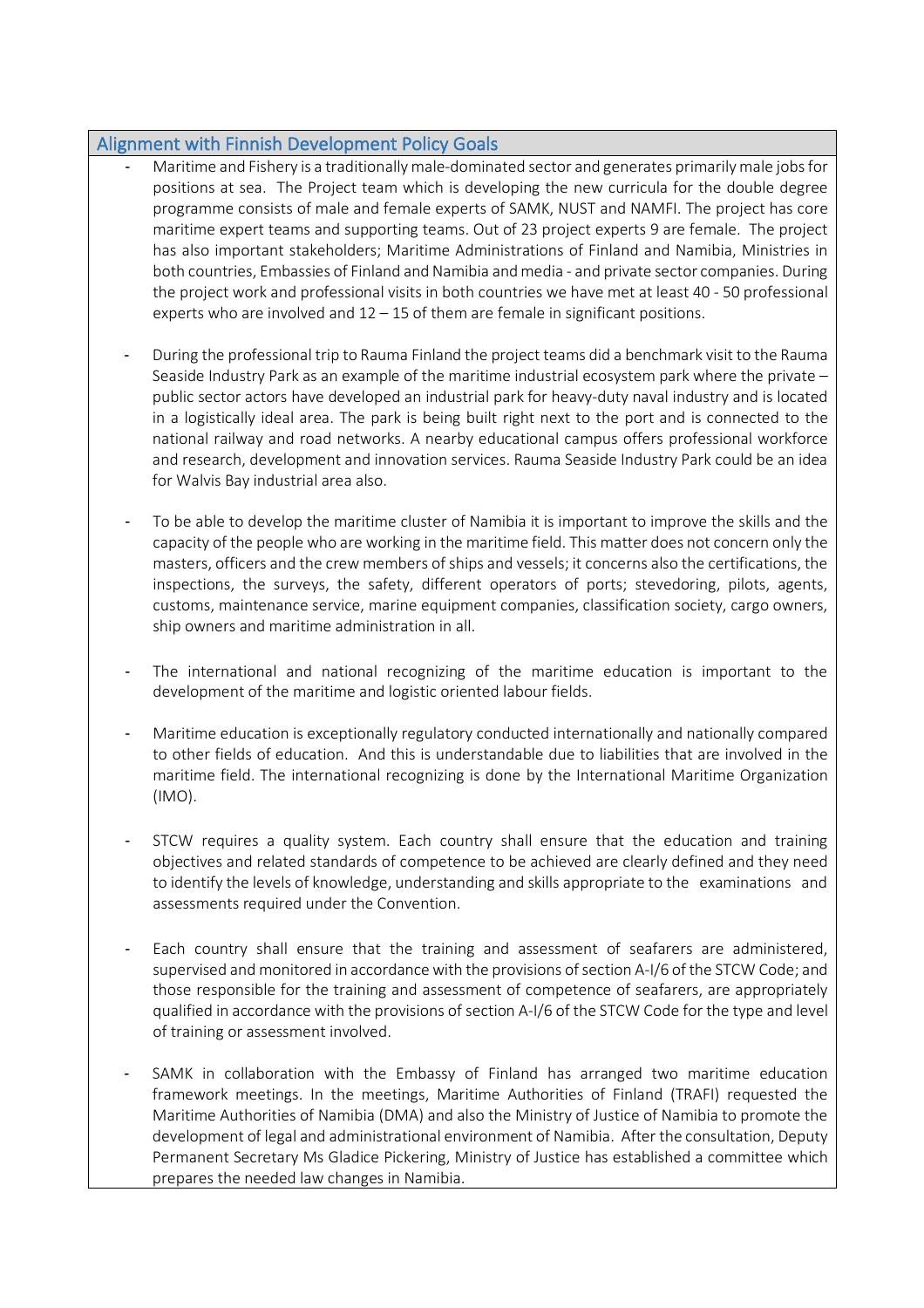Energy Efficiency Design Index (EEDI) of ships is a new index in maritime sector increasing environment awareness. SAMK has been involved with different projects conducting survey and certification of the EEDI, thus assisting ship owners, shipbuilders and manufacturers. This knowledge has been transferred to NUST and NAMFI in the process of writing the new joint double degree program in maritime engineering of NUST and SAMK.

#### The Human Rights Based Approach

SAMK will place it on scale 4

- All project partners are equal in MARIBILIS. The project has mixed working teams (all partners involved). Male and female members of the project are equal and the participants are expected to respect the knowledge and experience of each member despite the gender. The age equality aspect will be met by taking student representatives into the board of the project and to the steering group.
- All representatives of the partners have equal right to participate in the collaboration work; board meetings, team meetings, round table discussions, workshop, seminars and other events and to all process work.
- All representatives of the partners and stakeholders of the project have an equal right to follow the progress of the project through the memos and minutes of the meetings, travelling reports and annual and final reports.
- All participants of the project will have the equal access to the information produced; they also have the freedom of express themselves when ever wanted. Openness in the decision –making process is guarantee with open meetings, especially the board meetings.

#### Gender Perspectives

On a scale from 1-5, the gender perspective is fully mainstreamed, with a score of 5.

*Please describe the efforts made to integrate a gender perspective into the project, and how your project is contributing to gender equality.*

- Equal opportunity will be given to all for participation in the programme irrespective of gender. This will most likely assist in increasing the number of women working directly in the fishing fleet.

#### Reduction of Inequality

On a scale from 1-5, project integrated the reduction of inequality, with a score of 5.

*Please describe the efforts made to integrate the reduction of inequality into the project, and how your project is contributing to societal equality.*

Namibia's Vision 2030 places emphasis on eliminating social inequality and ensuring social welfare. The present project will address this by ensuring that quality education is made available to all.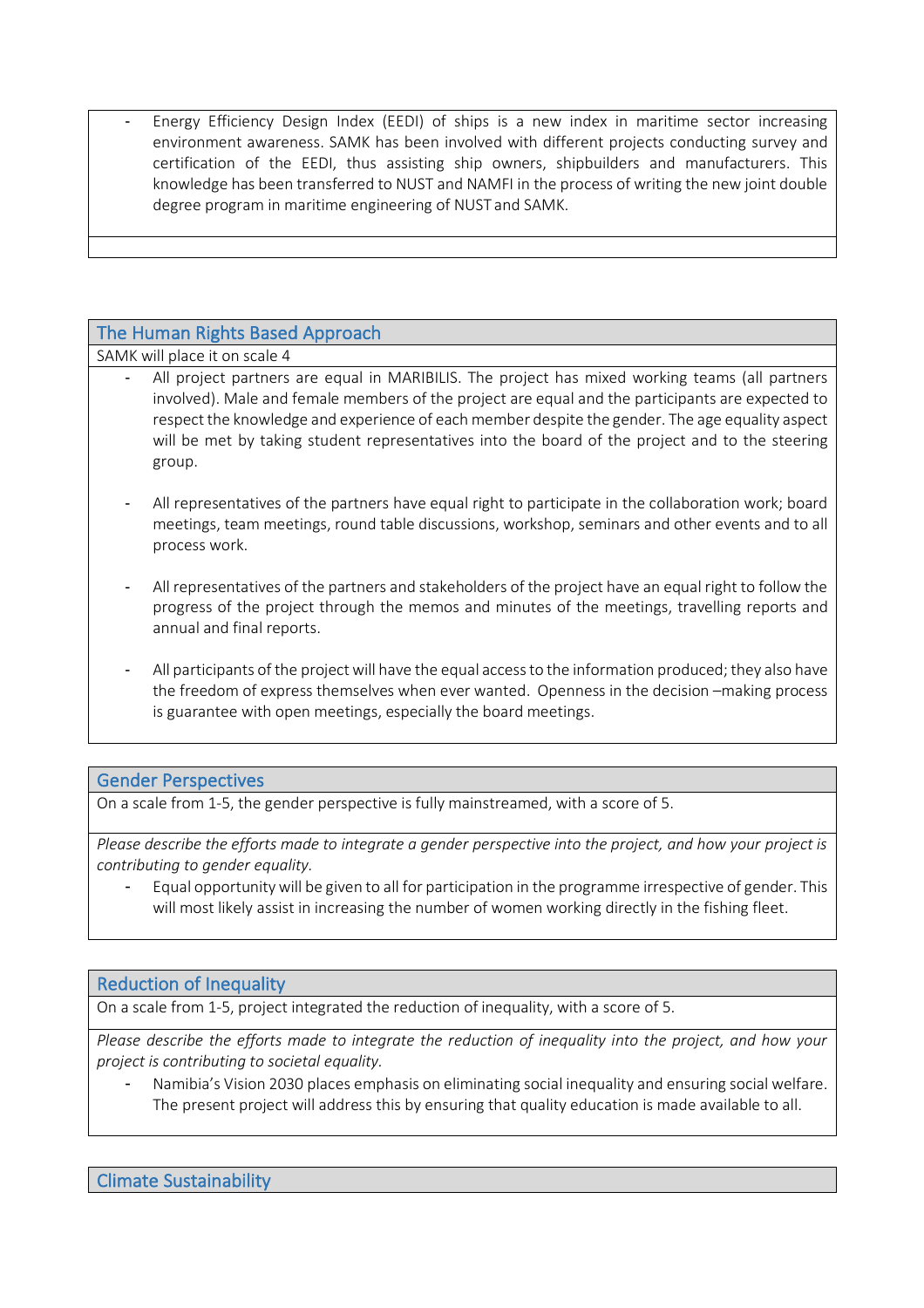On a scale from 1-5, The Climate Sustainability has scored 4

*Please describe the efforts made to integrate climate sustainability into the project, and how your project is contributing to mitigating the effects of climate change.*

- Writing the Energy Efficiency Design Index (EEDI) into the new curriculum
- Corrosion research of the R/ V MIRABILIS helping to keep the vessel sailing well and able to do the marine and fisheries research
- Finnish innovation energy efficiency tools will be implemented on RV MIRABILIS
- Special care will focus the waste management and handling of different spills
- ISO 14001 principles will be implemented

#### Integration of UN Sustainable Development Goals

*Please specify which UN Agenda2030 Sustainable Development Goals are integrated and how they have been applied in the project - both implementation and results.* 

*Further information on SDGs:* http://www.un.org/sustainabledevelopment/sustainable-developmentgoals/

Namibia's Vision 2030 which spells out the country's development objectives and strategies places great emphasis on skills development across all sectors of the economy. The vision is to become a knowledgebased society. Capacity building has high priority and the Vision document anticipates a high-quality education and training system that prepares Namibia to take advantage of a changing global environment, including developments in science and technology. The MARIBILIS project will enable achieving this vision.

MARIBIA project emphasis also climate action by supporting the action of R/V MIRABILIS by integrating the vessel into the maritime engineering degree program and also to the electricity engineering program of NUST. Vessel will be utilized as an onboard training vessel and living lab. And since the vessel is used to marine and fisheries research purposes MARIBILIS project is supporting also sustainably use of oceans, seas and marine resources.

### 3. ACHIEVEMENT OF RESULTS DURING REPORTING PERIOD

IMPACT *(Final Report only)*

*Insert the long-term impact envisaged by your project here*

#### PROGRESS TOWARDS THE LONG-TERM IMPACT

- *Describe how the results achieved could possibly contribute to the long-term development goal mentioned in the approved project documents*
- *Describe the correspondence with institutional strategies, development objectives of the national higher education sector or within a specific subject field, and national development strategies in general. Have there been any significant changes in the project relevance during implementation?*
- *Summarize lessons learned and highlight when there is potential for wider learning, e.g. for the further development of the programme*

*Recognize the involvement of others (partners, stakeholders, rights-holders) within the partner institution/sector/country and describe synergies and collaboration*

#### OUTCOME LEVEL

Outcome of the project is to develop higher education competences in the field of maritime in Namibia PROGRESS TOWARDS THE OUTCOME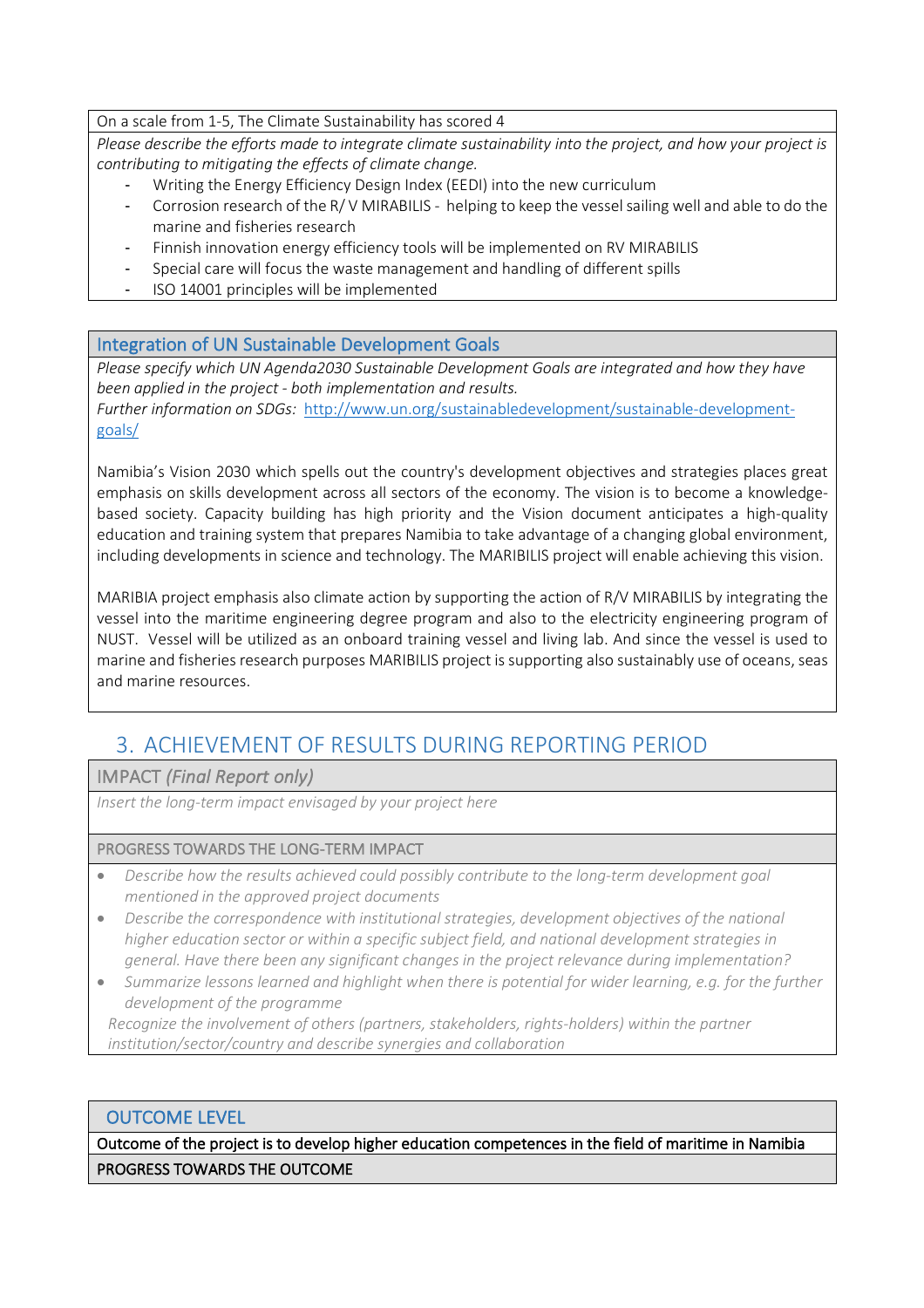- Professional Visit and Kick Off meeting in Rauma  $3 8.6.2017$ , Finland and the visit to Rauma Seaside Industrial Parka and RMC Ltd. In the Kick Off meeting the board, the steering group, the student representatives, the budget and the self-finance portions and workplans were agreed.
- Project Cooperation Agreement is ready to be accepted by SAMK. The agreement is now in the legal office of NUST
- Professional Visit to Namibia (14. 27.10.2017); Official Launch and Media Event of the project was arranged in cooperation with Finnish Embassy and SAMK ,NUST and NAMFI, Maritime Education Framework meetings with following Ministries; Ministry of Fisheries and Marine Resources, Work and Transport, Justice, Higher Education, Directorate of Maritime Affairs DMA Meetings with important Stakeholders; University of Namibia, NAMPORT, Walvis Bay Office of the Mayor and Marine and Fisheries Research Center NatMIRC.
- Two days project seminar in Walvis Bay and professional visits to R/V MIRABILIS and Namibia Maritime and Fisheries Institute.
- It has been agreed that the SAMK Maritime Degree Program's curriculum is the basement document of the Maritime Engineering Double Degree Program of SAMK and NUST.
- First draft of the results time Schedule done
- SAMK Maritime engineering curriculum delivered in August 2018
- First draft of Implementation plan of the degree program and responsibilities of each Institute done
- Auditing of the Maritime Double Degree Program negotiation (28.11.2017) with Finnish Maritime Authorities (TRAFI)
- Maritime Education Framework online meeting (29.11.2017) with Finnish Maritime authorities (TRAFI). The Ministry of Justice of Republic of Namibia and Namibia Maritime Authorities (DMA) and NUST attended. The Ministry of Fisheries and Maritime Resources, Ministry of Work and Transportation, The Ministry of Higher Education and NAMFI were excused. The meeting was arranged by MFA Finland and Embassy of Finland, Windhoek

#### EXPECTED RESULTS / OUTPUTS

#### RESULTS ACHIEVED PER RESULT AREA 1: Improved access to higher education and research information

*Activity 1.1. Identification of the people involved*

Identification of the persons involved was finalised at the Kick Off meeting in Rauma 5.6.2017

#### *Activity 1.2. Evaluating the existing and needed expertise*

- The persons involved will evaluate and document the present degrees skills and the needed degrees and skills according to STCW and to the common comprehensive quality system of SAMK, NUST and NAMFI with guidance of the team leader.
- This is planned to be finalized by May 2018

#### *Activity 1.3.Personal study plans*

- Personal study plans will be written for the persons involved with the guidance of the team leader.
- This is planned to be done by June 2018

#### *Activity 1.4.Transition plan implementation*

- The action plans with the timetables how the studies will be arranged and done will be made.
- This is scheduled to be done by August September 2018

#### *Activity 1.5.Evaluation and feedback*

The persons involved will process how their have achieved their personnel study goals and targets.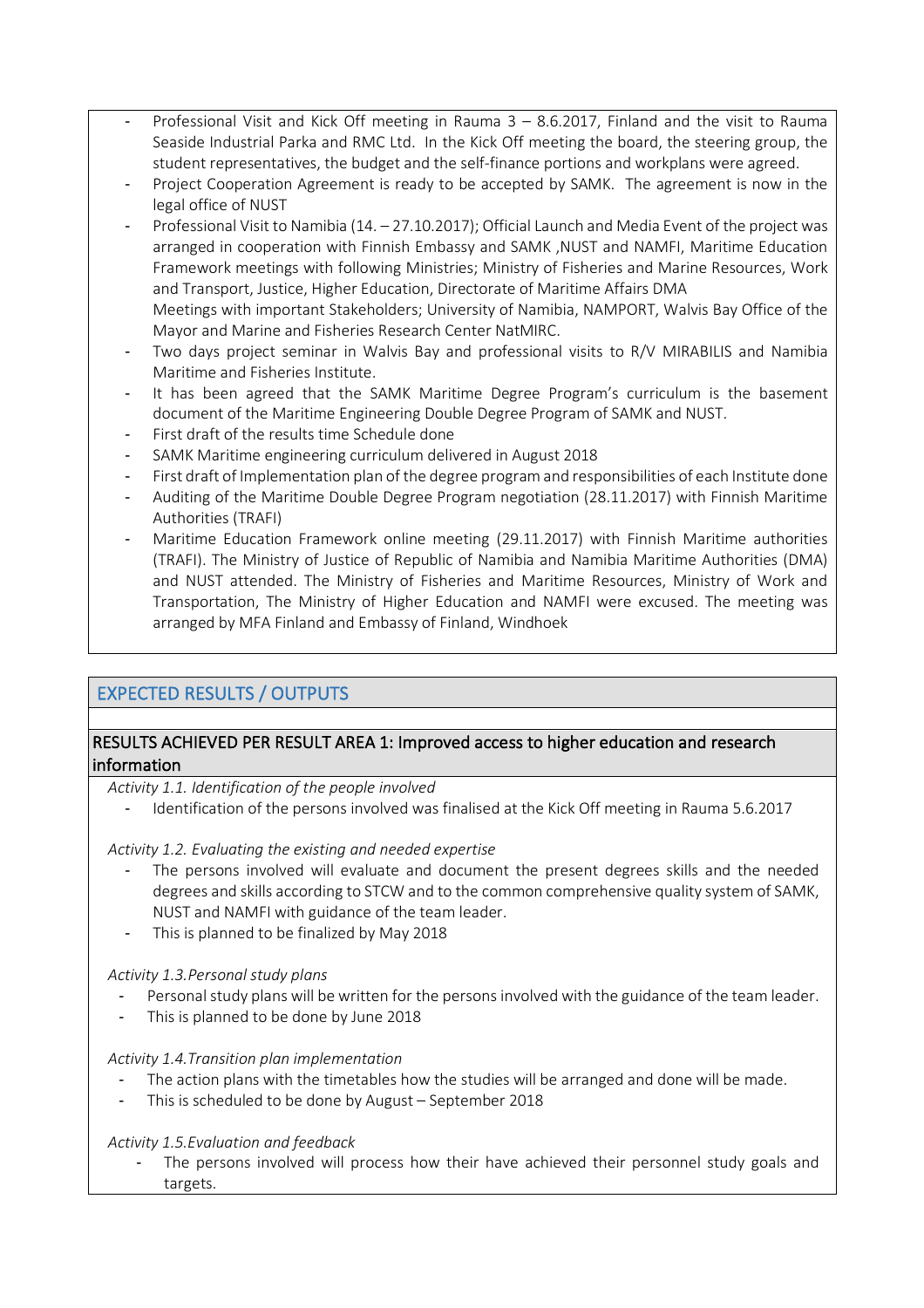This is planned to be done by March 2020

Output 1.1 Produced developed study plans for the capacity building of the teachers of NUST and NAMFI and for the officers (to become responsible supervising officers) of R/V MIRABILIS.

Quantitative indicator; Number of teachers and officers trained

- Final Results expected in March 2020
- Quality indicator; How the skills are improved and approved
	- Final Results expected in March 2020

RESULTS ACHIEVED PER RESULT AREA 2: Improved quality of higher education and research environment

*Activity 2.1.: Identification of the involved team members, related industrial representatives, stakeholders* 

The team members were identified for curriculum development and research activities in June 2017.

*Activity 2.2.: Evaluating the present curricula with comparison, for common status quo understanding* 

- It was decided to develop a double degree programme in marine engineering in partnership with SAMK.
- NUST received and reviewed the SAMK curriculum for marine engineering.
- Detailed discussions were held between NUST and SAMK experts at Windhoek and Walvis Bay during October 2017.
- The present curricula of SAMK were compared with the curricula developed under the MARIBIA project.
- Since the present curricula contained most of the elements identified in the MARIBIA project, it was decided to adopt the SAMK curriculum for Marine Engineering with some improvements.
- The courses which can be handled by NUST/NAMFI were identified.
- Evaluation of Lecturers of NUST/NAMFI handling these courses will be done.
- Schedule for various activities was drawn.

*Activity 2.3.: Assessing how the R/V MIRABILIS can be integrated; consultation with industry* 

- Orientation /training under supervision of SAMK experts was organised in R/V MIRABILIS.
- It was decided to integrate the R/V MIRABILIS in the curriculum as part of the work integrated learning.
- Corrosion in marine environment and operation/maintenance of ship electrical engineering systems were identified as areas for improvement in the curriculum for the Namibian context.
- In collaboration with RV Mirabilis staff, Ministry of Fisheries and Marine Resources (Namibia) and RMC Shipyard staff it has been decided to have as a priority focus the problem of sea water pipe corrosion.
- A research proposal on investigation of corrosion in Namibian marine environment was prepared and sent to the Finnish partners for their review/participation.

*Activity 2.4.: Writing the new common double degree for maritime engine (STCW III/2) curriculum* 

To be implemented in the following year

*Activity 2.5.: Transition plan implementation* 

To be implemented in the final year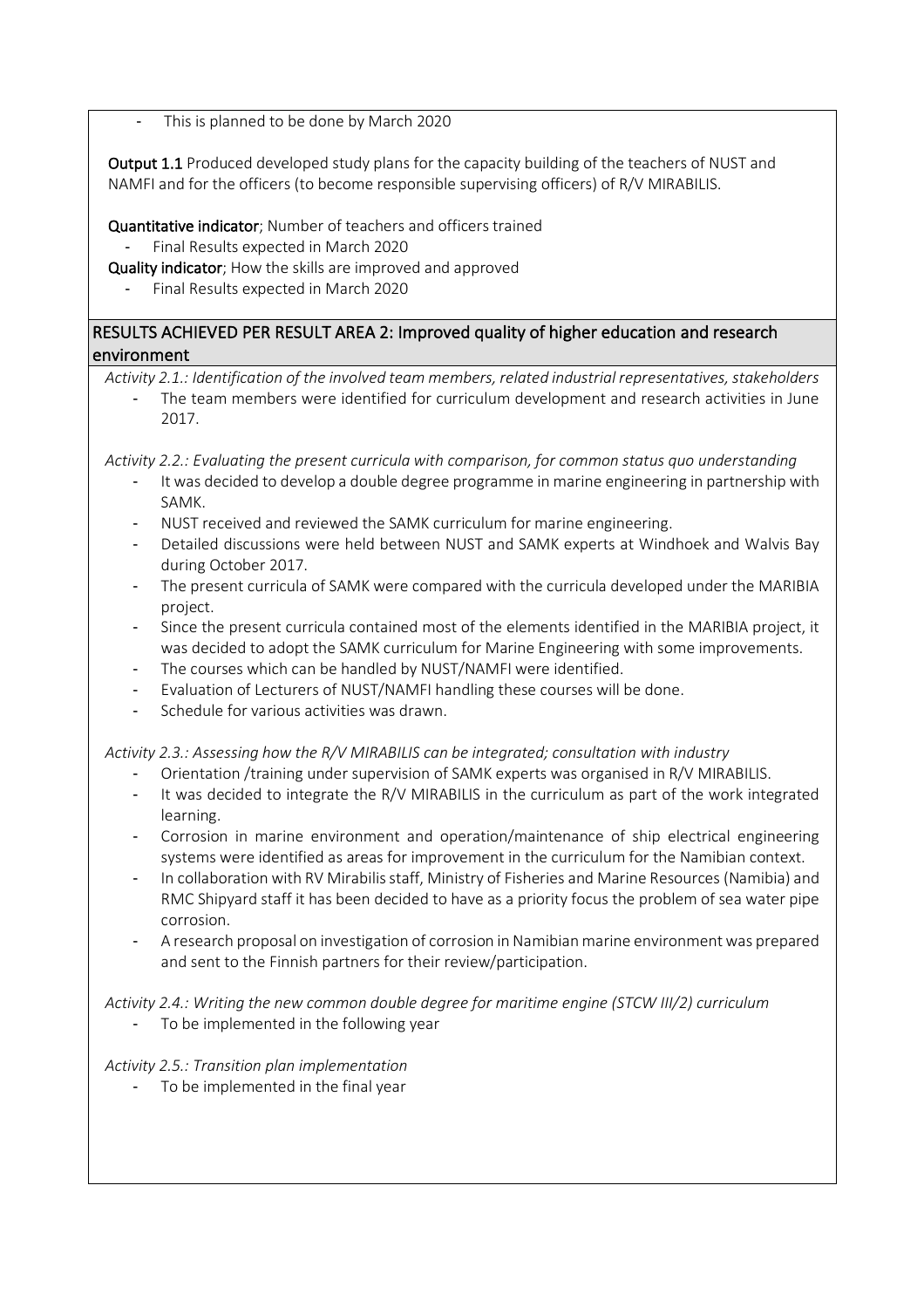Quantitative indicator; one comprehensive double degree curriculum for maritime engine (STCW III/2) of SAMK and NUST and one renewed electricity engineering degree curriculum of NUST designed.

Double Degree Curriculum for maritime engine (STCW III/2)

- A double degree programme in marine engineering in partnership with SAMK under development.
- A renewed electricity engineering degree curriculum of NUST designed.
- Electrical engineering curriculum can be enlarged with an optional part of ship electricity and industrial automation maintenance.
- RV Mirabilis can be integrated to NUST electrical engineering program as a training vessel for students. Training record book has to be done for it. SAMK will be responsible for the training record book.

#### Quality indicator; How the curricula are improved and approved; new teaching methods, new modules ready, new pedagogical processes.

The team members of the project are taking steps forward to achieve the quality indicators as follows:

- The experts of NUST will conduct the writing process of the new curricula. The workshops and check-up meetings will be arranged by the team leader.
- The timelines of the different results and activities were done in the second seminar 24.10.2017. The writing work of the curriculum will start in 2018 and the first draft must be done by the end of February 2018. The responsible persons are Toni Haapanen and Riitta Tempakka (SAMK), Rajaram Swaminathan (NUST) and David Hamupembe (NAMFI).
- SAMK curriculum was put on excel and it was used as a basement document for sharing the responsibilities who teaches what.
- The team will use the writing process as a tool to produce the detailed teaching plans. Monitoring meetings will be arranged by the team leader to assess the progress.

#### RESULTS ACHIEVED PER RESULT AREA 3: Enhanced Institutional capacity supporting quality of teaching and research

*Activity 3.1.Identification of the persons involved*

Identification of the persons involved will be done by SAMK, NUST and NAMFI was done in the Kick off meeting in Rauma 5.6.2017

*Activity 3.2.Evaluation of the present quality and student administration systems* 

- The evaluation of the quality and student administration systems of SAMK, NUST and NAMFI was done already during the MARIBIA project and now that evaluation results can be used as basement knowledge to update the information for the purposes of common double degree program.
- It has been found that the Maritime Engineering Double Degree program will go under the Quality system of SAMK. But the quality systems of NUST and its affiliate partner NAMFI will need to be on quality level that Finnish Maritime Authorities can approve.

*Activity 3.3.Comparison of the quality and the student administration system*

- The comparison of the quality systems of SAMK, NUST and NAMFI was already done in MARIBIA project and now that knowledge can be used for the purposes of developing a one common quality and student administration system for double degree purposes.
- The quality system of NUST affiliate partner NAMFI must be approved on a level that can be approved by Finnish Maritime Authorities.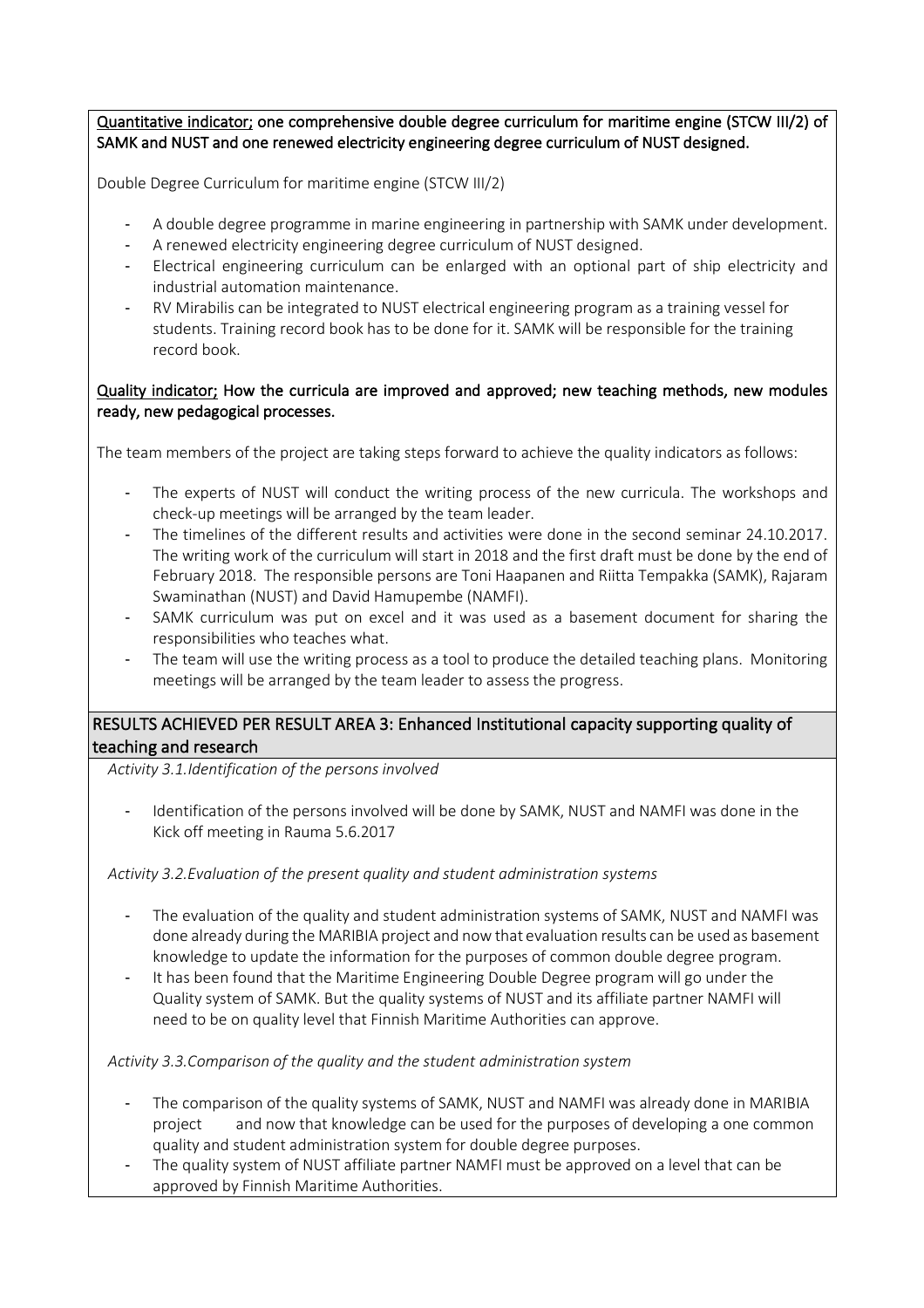*Activity 3.4. Compose the on common comprehensive quality and student administration system*

It has been found that common comprehensive quality and administration system is not needed but the quality systems of NUST and SAMK and also the quality system of NUST's affiliate partner NAMFI must be on a level that they can be approved by Finnish Maritime Authorities.

*Activity 3.5. Transition plan implementation*

To be implemented in the next and final year

Quantitative indicator; one comprehensive quality system and administration system modelled and established.

It has been agreed that the partners of the project do no need one comprehensive quality system, but the quality systems of each party must be on a level that they can be approved by Finnish Maritime Authorities.

#### Quality indicator; new improved quality assurance mechanisms modelled and established.

It was discussed that each partner will have a Finnish Maritime Authorities approved quality system at the end of the project.

#### RESULTS ACHIEVED PER RESULT AREA 4: Strengthened role and relevance of HE in development of society

*Activity 4.1. Identification of the people involved*

- Identification of the persons involved was done by SAMK, NUST and NAMFI in the Kick Off meeting in Rauma 5.6.2017

*Activity 4.2. Evaluation of the facilities of SAMK, NUST and NAMFI and R/V Mirabilis according the STCW*

- The first evaluation was already done in the MARIBIA project  $2013 2015$ . Now the evaluation needs to be up dated to see what is the situation in SAMK, NUST and NAMFI now and how the use and the costs of R/V Mirabilis as living lab and on board training vessel will be taken under consideration. Also the utilization of each other's facilities (simulations, labs, soft wares) as possible effective way shall be done in the double degree program.
- The work was continued in October 2017 with a visit to R/V MIRABILIS

*Activity 4.3. Facility plan and budget for the needed teaching facilities*

- The existing facilities (for example labs, simulations, soft wares) and the costs of using the  $R/V$ Mirabilis as living lab and on board training vessel must documented and calculated and concerned how they will be utilized effectively for double degree and electricity degree purposes.
- The work will continue during February May 2018

*Activity 4.4. Transition plan implementation*

- The team leader will conduct the process of the evaluation and budget calculations with online, physical meetings and workshops.
- The work will continue after activities  $1 3$  during September 2018 April 2019.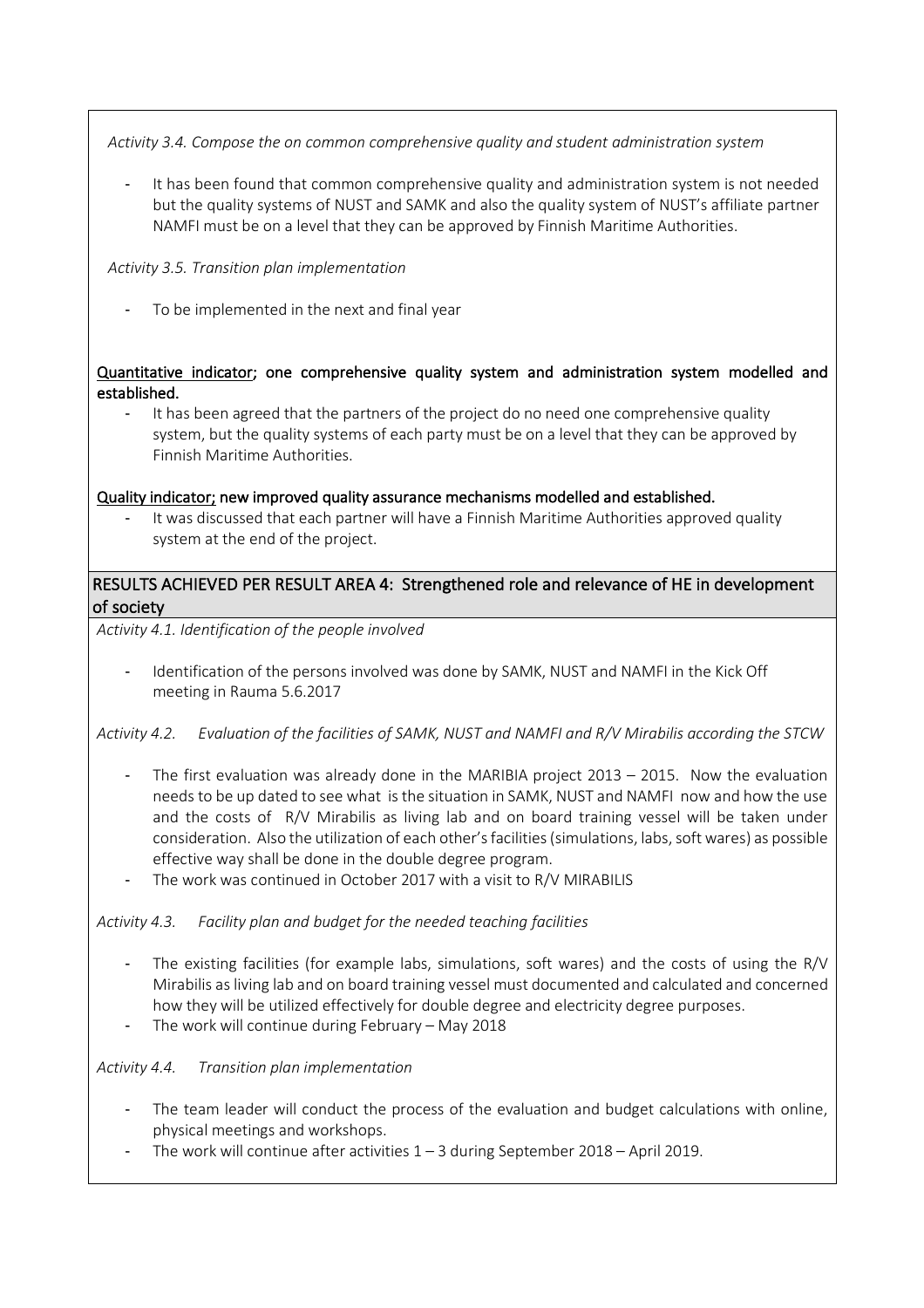#### Quantitative indicator; one comprehensive facility study and budget plan done

- It was agreed with Ministry of Fisheries and Maritime Resources in the meeting 16.10.2017 that R/V MIRABILIS can be used as an onboard vessel and living lab. The vessel can be integrated into the Maritime Engineering Double Degree program of NUST and SAMK and corrosion research can be done also during the year 2017 – 2019 by SAMK and NUST researchers.
- The facilities of NAMFI, NUST and R/V Mirabilis were inspected by Finnish teaching and research Experts. The electricity labs of NUST were found to be on a very good level. Engine labs were found to be a gap at NUST. The existing labs were mainly meant for the use of metal works.
- The discussions were opened how the facilities will be utilized effectively for double degree and electricity degree purposes.

#### Quality indicator; how the facilities will be improved

The discussions can take place after activities 1 -3 are completed.

#### Changes in Operational Environment

- The University of Namibia (UNAM) is developing similar maritime education (started spring 2017). This has raised some confusion and political talks among the stakeholders.
- The economic situation in Namibia is more difficult than earlier. National budget cuts have also affected education sector.
- Namibia has established a whitelisting committee to help the country in the whitelisting process to achieve the international recognition by International Maritime Organization (IMO) for its maritime administration and education. The committee has two sub committees justice and education. Dr Samuel John; NUST is a member of the education sub-committee.
- The Ministry of Justice has established a committee to reform the national laws and acts needed for the development of maritime education and administration.

#### Impacts of the Project in Partner Institutions So Far

- The needs assessment which was conducted by NUST clearly indicates the need to develop Marine Engineering programme in Namibia. Efforts towards developing the programme in Marine Engineering will also contribute towards the inclusion of Namibia in the white list. NUST Senate has approved the proposal to develop a double degree programme in Marine engineering in partnership with SAMK.
- NAMPORT, City of Walvis Bay, Ministry of Fisheries and Marine Resources, Ministry of Justice, Ministry of Higher Education and Namibia Maritime Authorities has expressed their support for the maritime education development work and also to the work done to open up the importance to understand the maritime education's national and international framework, in the meetings held during the professional visit 14. – 27.10.17,
- The Ministry of Justice has established a committee to reform the national laws and acts needed for the development of maritime education and administration.

#### Impacts of the Project in Finland

- Corrosion research work will be done in cooperation with Rauma Maritime Construction Oy. The results will benefit the maritime technology solutions in the future.
- Wärtsilä Ship Power has an interest in Africa markets. In the Walvis Bay region especially on the ship maintenance service markets.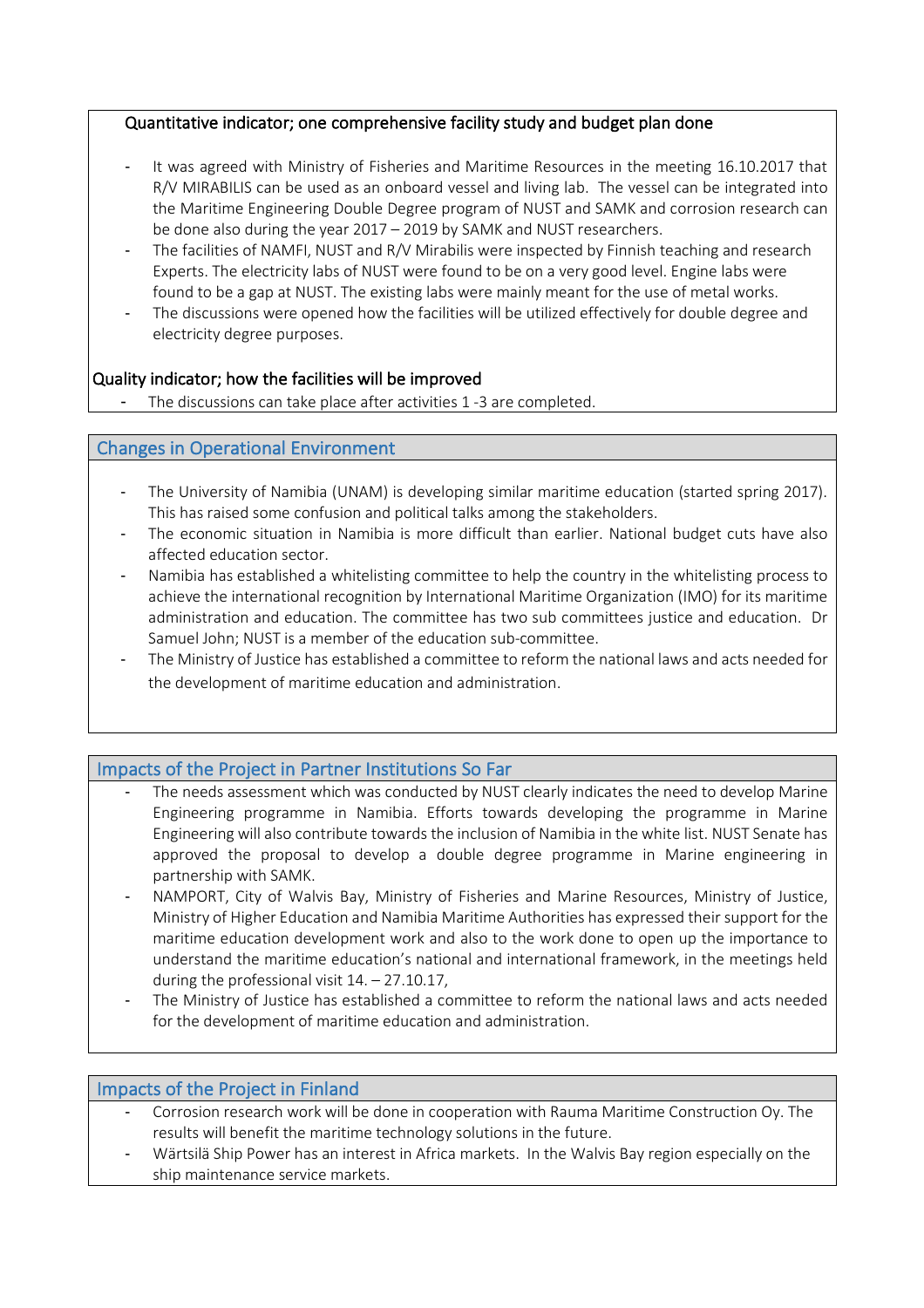- SAMK has a developed a maritime education development consultant service product for the education export purposes. The experience of SAMK via development work in Namibia has been transferred also to the South Africa education markets.
- The personal contact net is essential when working in Namibia or South Africa.
- The Finnish Embassy's support, assistance and authority services have been very important since the maritime education is so regulatory conducted concerning 5 different ministries.

### 4. SUSTAINABILITY

#### **Sustainability**

The double degree programme in Marine Engineering will continue to be offered after the end of the project. Students in Namibia will be enrolled for the programme and course fees will be levied which will ensure continuation of the programme without external support.

#### How has Sustained Support for Activities been ensured in the Institutions?

- Vice-Chancellor of NUST and Managing Director of SAMK are in the board of MARIBILIS project and help with important stakeholders if necessary.
- RDI office of SAMK offers financial and secretarial assistance
- Vice-Chancellor's Office / Project Services Unit of NUST offers financial and administrative support to NUST
- Technical assistant of SAMK offers MOODLE environment assistance to SAMK, NUST and NAMFI

### 5. COMPLEMENTARITY

#### Complementarity and Links with Other Donors

None

#### Links with other HEI ICI projects

- ICI project MARINE RESEARCH CAPACITY DEVELOPMENT IN NAMIBIA (MARINAM) 2012 2015
- HEI ICI project Improving the Maritime Education of Namibia (MARIBIA) project 2013 2015

#### Links to Educational Export

SAMK is applying EU funding in cooperation with three Universities from South Africa (NMU, CPUT, DUT) and Hohchschule Wisma, Germany and Southampton Solent University, UK in the field of maritime / ERASMUS + 2018 /KA2 – Cooperation for innovation and the exchange of good practices – Capacity Building in the field of Higher Education.

#### Cooperation with non-academic stakeholders

- 1) Private Sector
	- Rauma Maritime Construction Oy, Finland, research cooperation
	- Image Sotft Oy, Finland, simulator cooperation
	- Logomatic Ltd, Denmark, ship maintenance software cooperation
	- Transas Ltd, Russia, simulator cooperartion
	- NAMPORT (Port operator in Walvis Bay, Namibia), educational cooperation
	- Port of Rauma, Finland, benchmark cooperation

2) Public Sector

- Ministry of Fisheries and Marine Resources, Namibia, educational cooperation ( NAMFI is under the MFMR ministry) R/V MIRABILIS cooperation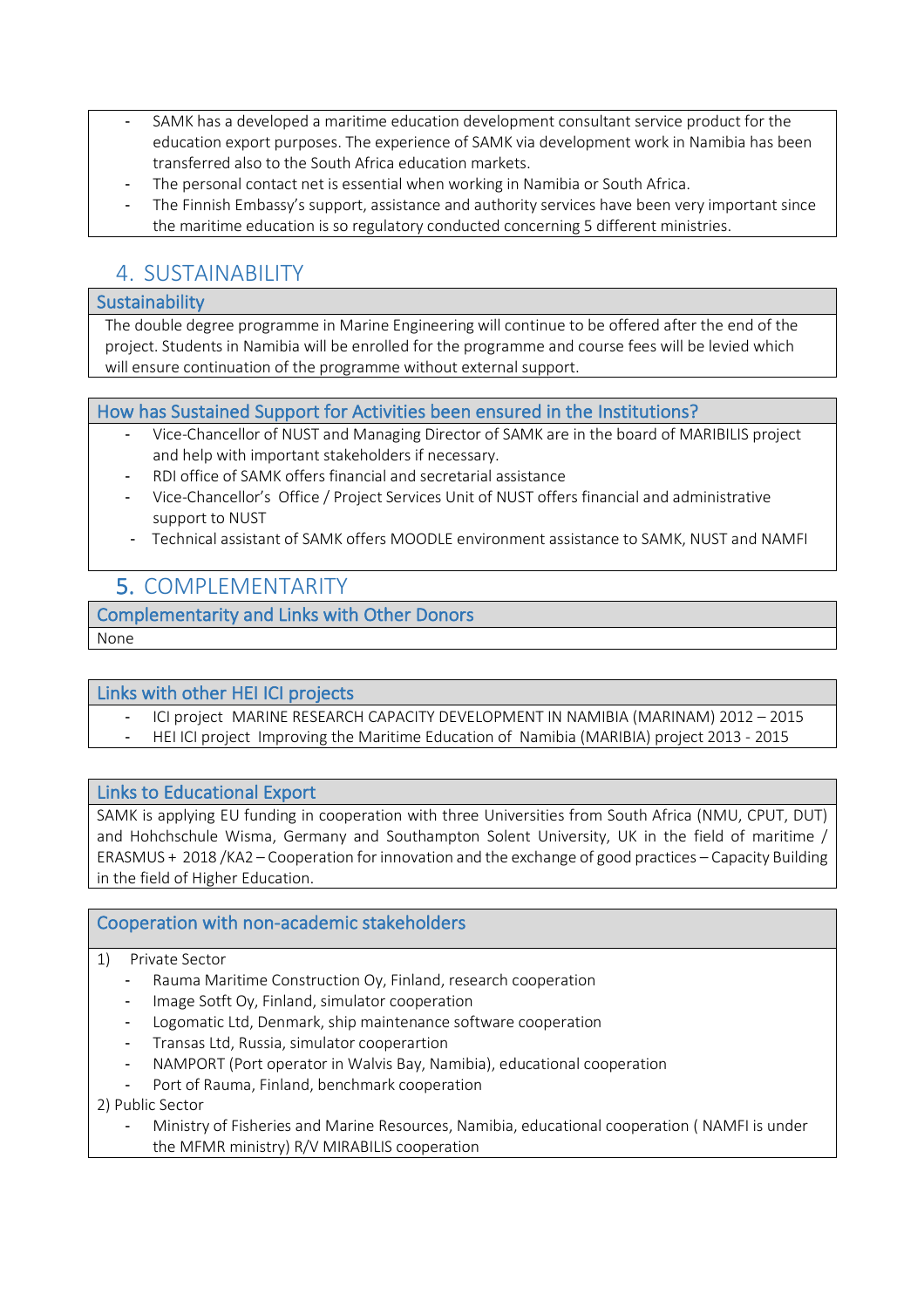- Ministry of Works, Transport and Communication, Directorate of Maritime Affairs, marine education framework cooperation, whitelisting, marine administration cooperation
- Ministry of Justice, marine education framework cooperation / laws and acts
- Ministry of Higher Education, Training and Innovation, educational cooperation, NUST is under MHE
- Directorate of Maritime Affairs, Walvis Bay under Ministry of Works, Transport and Communication, Namibia
- Embassy of Finland, Windhoek, assistance cooperation, authority services
- Embassy of Namibia, Helsinki, assistance cooperation, Embassy is monitoring the MARIBILIS project
- Rauma Seaside Industrial Park, benchmarking cooperation
- Walvis Bay City, educational cooperation
- Marine and Fisheries Research Center NatMIRC under Ministry of Fisheries and Marine Resources, Namibia, R/V MIRABILIS cooperation
- Finnish Maritime Authorities, TRAFI educational / auditing / consultant cooperation
- Namibia Maritime Authorities , DMA, marine administration, whitelisting and maritime education framework cooperation

#### 3) NGO's, Associations

*Walvis Bay Corridor Group, educational cooperation*

The relationship between NUST and the relevant stakeholders is quite good and stakeholders have demonstrated good commitment towards the project.

### 6. PROJECT MANAGEMENT

#### Project Management and Division of Tasks

#### Project Board:

The role of the project board is to monitor the project progress and to support the cooperating HEIs, approve the annual project plans and budgets, approve the annual progress reports and annual financial progress reports and the final reports and changes in the project experts.

#### Project Steering Group:

The team leaders, the student representatives (NUST, SAMK and NAMFI) and the project manager will form the project steering group. The role of the steering group is to help the Project Manager to monitor the progress of each result areas and keep up the good cooperation working spirit among the partners HEIs.

#### Project Manager:

Role and responsibilities: Reporting to EDUFI and to Board of the project. Project Manager is the chairman of the steering group and secretary of the project board. The Project Manager in charge of the project design and quality, budget, processes and liaison to other participating organizations

#### Team leaders:

Each team leader is responsible of the progress work and the output of the result area. Team leader will report of the progress of the result area to the project manager.

#### Teams

The project has mixed (NUST, NAMFI SAMK) teams. Each team member is nominated by the partners of the project. The teams are:

- 1) Result area 1. team = Capacity building team
- 2) Result area 2. team = Curriculum team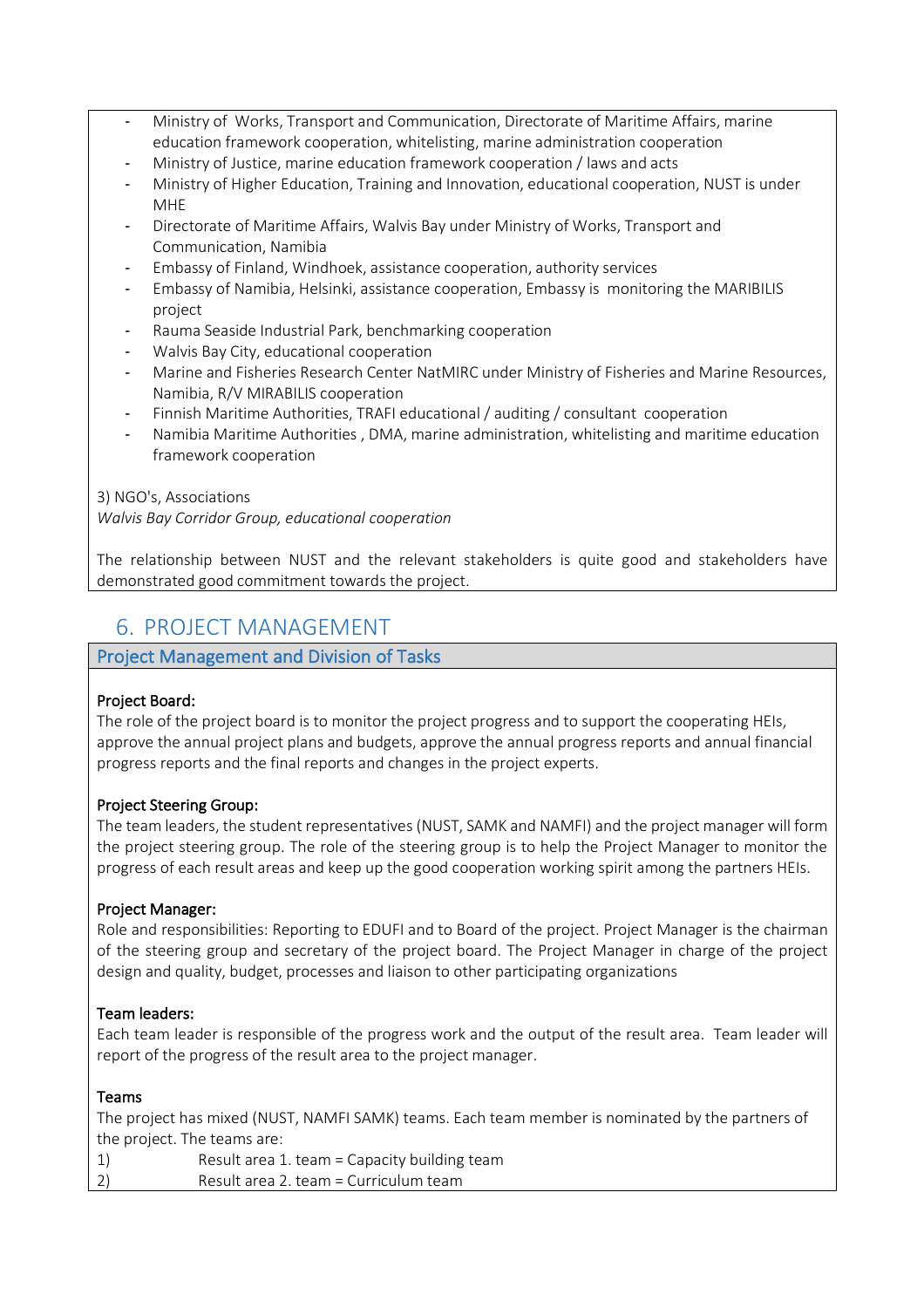3) Result area 3. team = Quality team 4) Result area 4. team = Facility and budget team

#### Maritime education audit

Maritime education bases on the regulations set by the International Convention on Standards of Training, Certification and Watch keeping for Seafarers (STCW). The external auditing and accordance with the IMO (International Maritime Organization) rules guarantee the quality of training and continuous development and progress.

The double degree program of Maritime Engine according to Curriculum for engine (STCW III /2) of SAMK and NUST will be written and implemented in cooperation between the two key partners. The degree program will be audited by Finnish Transport Safety Agency (TRAFI).

#### Responsibilities of the participating HEIs

The responsibilities of SAMK, supported by WinNova, are to be the facilitator and tutor of the project taking also care of the project management. The experts of SAMK will also train the teachers of NUST and NAMFI into the Wärtsilä ship engine and into the electric system of the research vessel. NUST organises dual degree programme along with SAMK. SAMK, NUST and NAMFI will make available required staff resources for the programme. Together the partners will conduct courses relevant for the programme. NUST will participate in the Research programmes along with SAMK utilising the vessel R/V MIRABILIS and participate along with SAMK in the Electrical Engineering programs. The staff resources and facilities available in NUST will be utilised for the Electrical Engineering program. NUST's and SAMK's responsibility is in the academic research and writing and also theoretic studies of engineering. NAMFI's role is to represent the practical maritime skills especially in southern ocean areas and skills of fisheries.

#### Internal Quality Assurance and Monitoring Progress

NUST holds internal meetings every second week, to discuss progress of activities. The Project Services Unit (PSU) of the Namibia University of Science and Technology provides substantial administrative support to the project. The PSU monitors and evaluates the activities of the project and ensures Donor requirements adherence. The Project Manager collects inputs from other team members and compiles the report, which is reviewed by PSU and submitted to SAMK.

SAMK holds internal meetings when Project Manager finds it necessary. SAMK uses work pair meetings according to timelines of Results and Activities. The RDI Finance department offers financial and assistance and provides substantial administrative support to the project.

#### Procurements

Procurement of Namibia maritime education consultant from consultant Clive Kambogarera. Mr Kambogarera has worked on the field of maritime education for 20 years and knew the maritime education framework of Namibia very well as well as the educational processes, facilities and staff members of NAMFI.

- The procurement from Länsirannikon Koulutus Oy Ltd is under the budget line.
- The procurement from Namibian Maritime and Fisheries Institute is under the budget line.
- The procurement process of R/V MIRABILIS simulator software and SERTICA Ship Maintenance software will start during the year 2018.
- The procurement process of ship simulator software will start during the year 2018.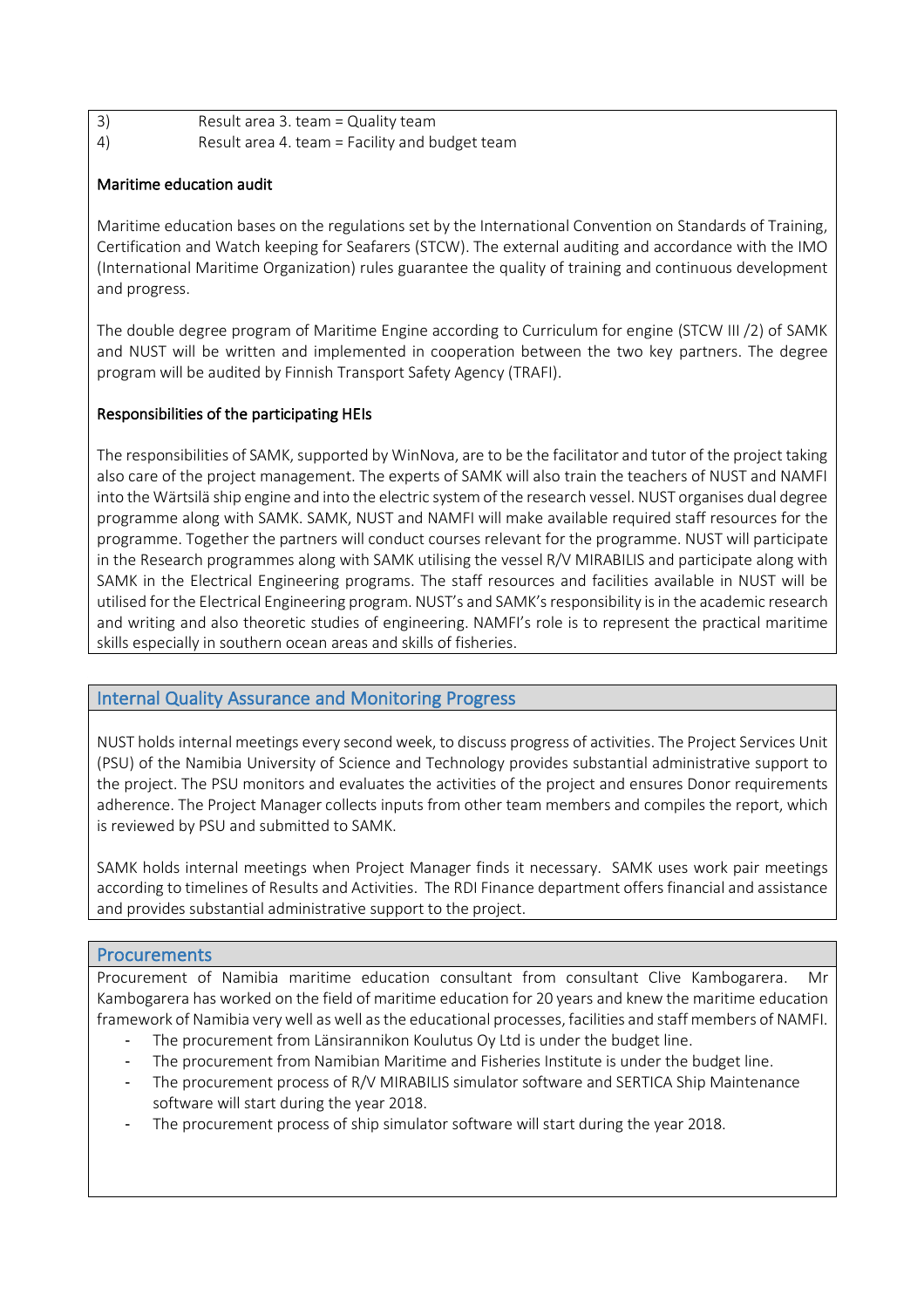### 7. PROJECT VISIBILITY

### Communication and Dissemination A communication plan has been developed for the project. It outlines the objectives, target groups, activities, type of information to be disseminated and communication channels to be used to disseminate the information. Additionally, a website is under development, which will also be used as a mode of communication. The main dissemination was executed during the year 2017 with the MARIBILIS project launch event 18.10.2017 in Namibia and with the personal meetings with important stakeholders in Namibia 14.10  $-27.10.2017$ Dissemination Events and Seminars The Official Launch and Media Event of the MARIBILIS project was held on the 18.10.2017 with attendance of the main media of Namibia; 1) Namibia Broadcasting Corporation (NBC) – TV 2) Republikein 3) Namibia Press Agency (NAMPA) 4) Freelance Environmental Journalist Programme of the Launch and Media Event of the MARIBILIS project PROGRAMME The Launch of "Improving Maritime Education of Namibia with Double Degree Program of Maritime Engineering and with the Integration of R/V MIRABILIS as a Living Laboratory" [MARIBILIS] Director of Ceremonies Mr Tobias Nambala Deputy Director, NAMFI Date: 18 October 2017 Time: 14:00 Venue: Namibia University of Science and Technology Hotel School Corner Beethoven & Brahms Street, Windhoek West, entrance in Beethoven Street 14:00 Introductions **Mars** Ms Meri-Maija Marva Project Manager of MARIBILIS-project 14:30 Welcome Remarks Ms Johanna Unha-kaprali Deputy Head of Mission 14:40 The future of Maritime Education of Namibia and the Dr Tjama Tjivikua Cooperation between SAMK, NUST and Vice-Chancellor NAMFI 14.55 Cooperation Greetings from Finland online President Juha Kämäri President and CEO, Satakunta University of Applied Sciences, Faculty of Logistics and Maritime Technology, SAMK 15.05 The importance of Blue Economy of Namibia Ministry of Fisheries and Marine **Martine Resources or Ministry of Higher** Resources **or Ministry of Higher** Education *tbc*

15:15 Launch of MARIBILIS Minister of Fisheries and Marine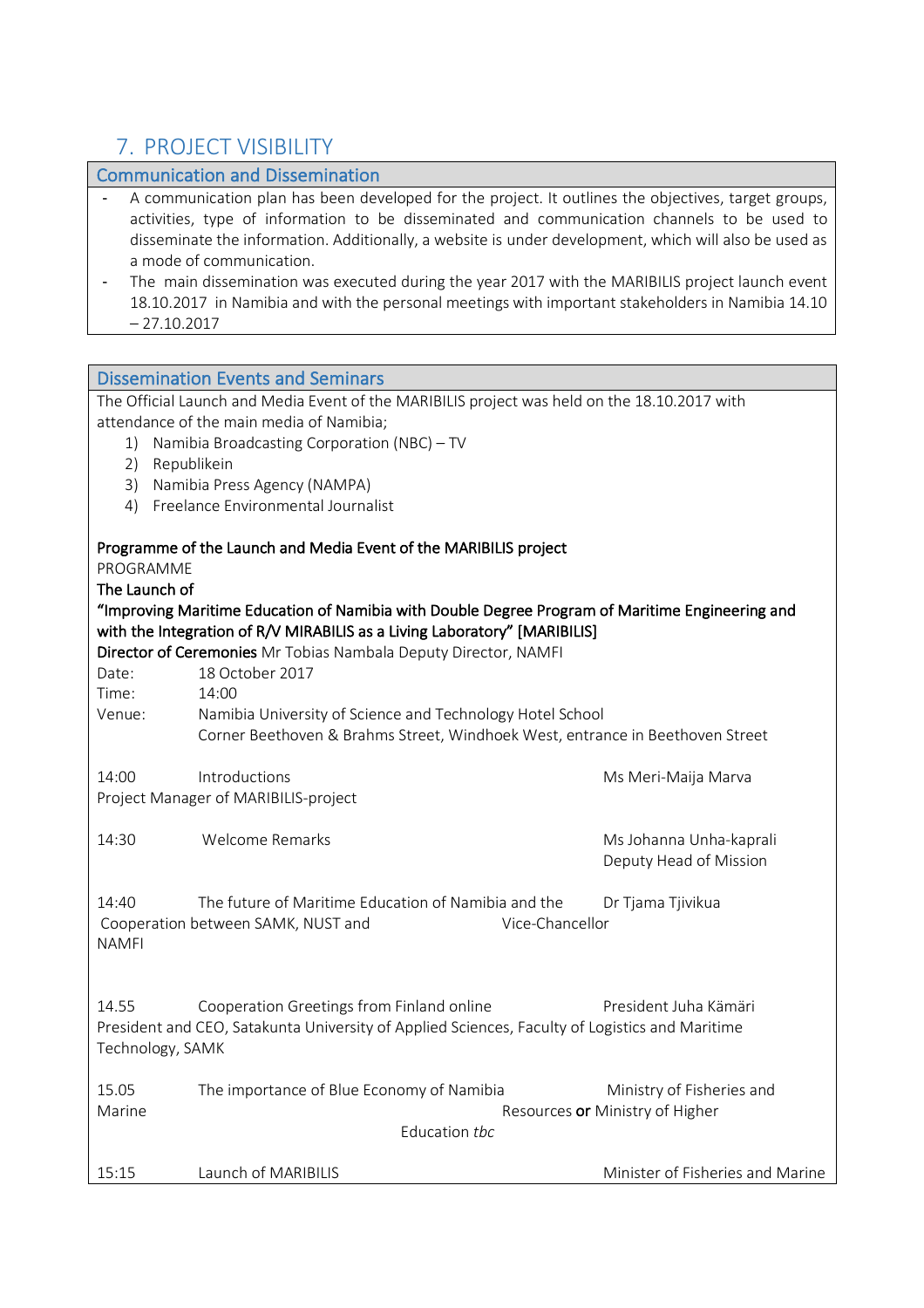#### Resources *tbc*

15.15 Vote of Thanks Dr Samuel John 16.15 Refreshments

The persons involved with the Launch and Media Event were:

#### EMBASSY OF FINLAND

Deputy Head of Mission Johanna Unha – Kaprali, Embassy of Finland, Windhoek Trainee Sanna Järvinen, Embassy of Finland, Windhoek

#### MFMR

Permanent Secretary: Dr. Moses Maurihungirire Deputy Director: Graca D'Almeida

#### MFMR Directorate of Operations, Walvis Bay

Marine Superintendent Theophilus S.P. Kamberuka

#### Ministry of Works and Transport

Mr. Theo Shipopyeni, Senior Ship Surveyor, The Directorate of Maritime Affairs within the Ministry of Works and Transport, Walvis Bay Namibia Control Administration Officer Ms Lelly Saima Uukule The Directorate of Maritime Affairs within the Ministry of Works and Transport, Windhoek Namibia,

#### Ministry of Justice

Deputy Permanent Secretary Ms Gladice Pickering

#### NAMPORT

Marine Manager: Patrick Nawaseb Port Captain: Lukas Kufuna

#### NUST:

The Vice-Chancellor, Prof. Tjama Tjivikua Dean, Dr Samuel John, Faculty of Engineering Dr. Rajaram Swaminathan, Faculty of Engineering Prof. Dick Groot, Faculty of Engineering Lecturer, Mechanical Engineering Andrew Zulu, Faculty of Engineering Lab Technician: Mining & Process Engineering Jacqueline Kurasha, Faculty of Engineering Project Analyst, Ms Victoria Shipanga, Project Services Unit, Office of the vice-Chancellor

#### NAMFI:

Director Cornelius Bundje Deputy Director Tobias Nambala

#### SAMK:

Project Manager, MSc (Econ.) Meri-Maija Marva, Faculty of Logistics and Maritime Technology Captain, Master Mariner, Maritime Expert Heikki Koivisto, Faculty of Logistics and Maritime Technology Senior Lecturer, Logistics, MSc (Eng), MBA Riitta Tempakka, Faculty of Logistics and Technology

#### NTA:

Director Amon Haufiku

#### MEDIA: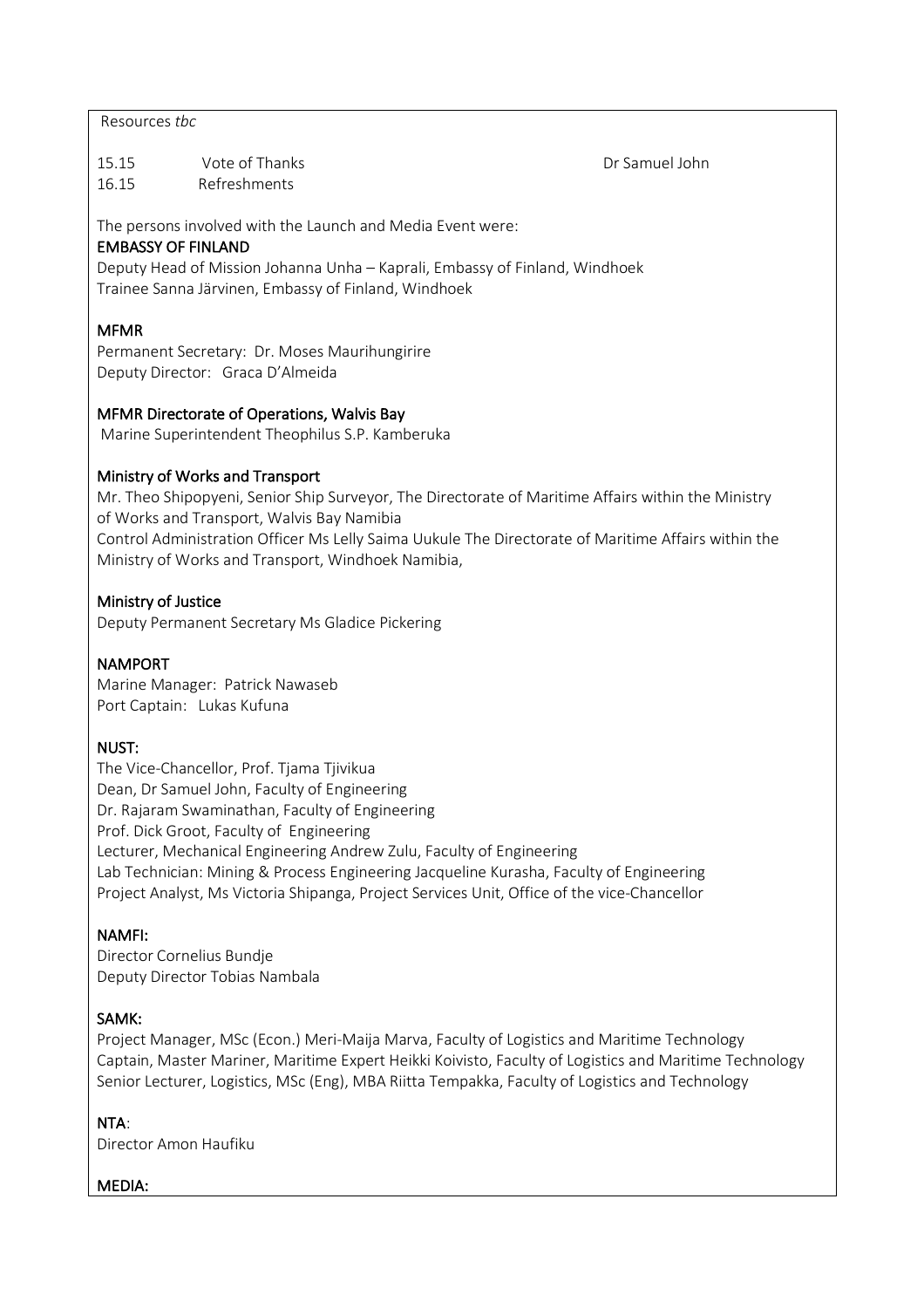- 1) Namibia Broadcasting Corporation (NBC) TV
- 2) Republikein
- 3) Namibia Press Agency (NAMPA)
- 4) Freelance Environmental Journalist

#### Publications and Articles

https://economist.com.na/29431/education/research-miracle-as-mirabilis-sails-into-maribilis-marineresearch-project/

https://www.linkedin.com/pulse/maribilis-project-logo-competition-daniel-pemphero-mgawi http://www.nbc.na/news/project-broaden-namibias-maritime-education-and-training-launched.13677 https://www.namibiansun.com/news/maritime-studies-at-nust2017-10-31 http://www.nust.na/sites/default/files/newsletter/27%20October%202017.pdf

### 8. TRAININGS AND MOBILITY

| <b>Number of Trainings</b>           |                               |      |   |                         |      |  |
|--------------------------------------|-------------------------------|------|---|-------------------------|------|--|
| Workshops (short term                |                               |      | 6 |                         |      |  |
| <b>Contact Trainings and Courses</b> |                               |      |   |                         |      |  |
| <b>Online Trainings and Courses</b>  |                               |      |   |                         |      |  |
|                                      | <b>Number of Participants</b> |      |   |                         |      |  |
| <b>Online Training</b>               |                               |      |   | <b>Contact Training</b> |      |  |
|                                      | Female                        | Male |   | Female                  | Male |  |
| <b>BA Students</b>                   |                               |      |   |                         |      |  |
| <b>MA Students</b>                   |                               |      |   |                         |      |  |
| <b>PhD Students</b>                  |                               |      |   |                         |      |  |
| Staff                                | 4                             | 19   |   |                         |      |  |
| Non-university<br>Professionals      |                               |      |   |                         |      |  |
| Total No of<br>Participants          |                               |      |   |                         |      |  |

#### Description on Trainings and Workshops

*Please give brief description of above trainings with topics, participants and locations*.

1. Workshop in SAMK Maritime Campus and Seaside Industrial Park, Rauma Finland 6.6.2017 Content: Introducing the simulator center of SAMK and benchmarking visit to Rauma Seaside Industrial Park

#### Participants:

#### SAMK

- Lecturer, BSc (Eng.) Toni Haapanen,
- Senior Lecturer, Dr (Tech.) Jarmo Hautaniemi,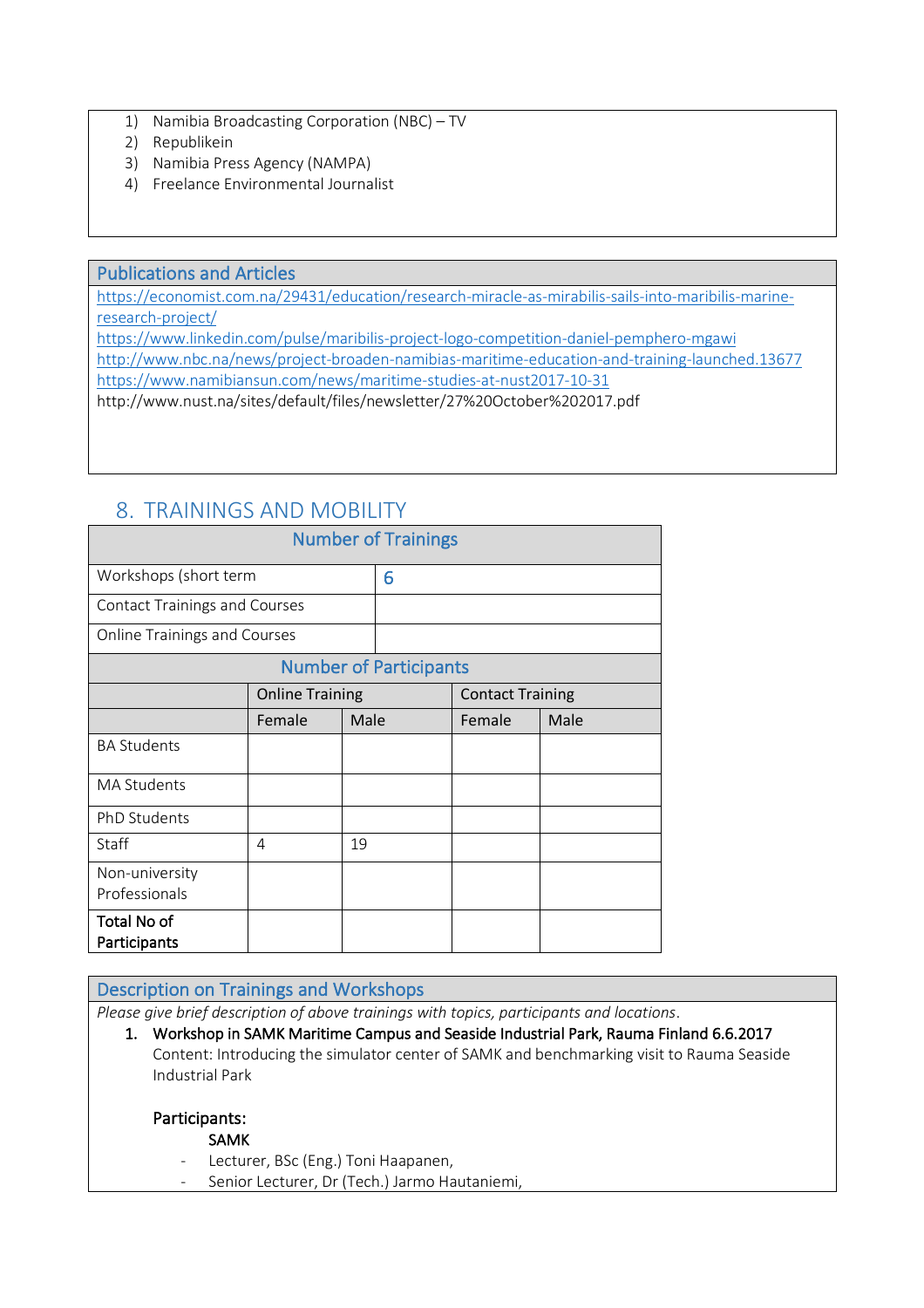- Lecturer, Captain, Master Mariner, Maritime Expert Heikki Koivisto,
- Senior Lecturer, BSc (Eng.) electricity and automation, Jarno Laine
	- Project Manager, Training Manager, MSc (Econ.) Meri-Maija Marva,
- Senior Lecturer, Logistics MSc (Tech.) Riitta Tempakka,

#### NUST

- Dr Samuel John, Dean of Faculty of Engineering,
- Dr Rajaram Swaminathan, Head of Department: Mechanical & Marine Engineering.
- Ms Victoria Shipanga, Project Analyst: Project Services Unit, Office of the Vice-Chancellor.
- Ms Mariana Nuule, Financial Administrator, Project Services Unit, Office of the Vice-Chancellor.

#### NAMFI

- Deputy Director, Captain Tobias Nambala
- FINNISH NATINAL AGENCY FOR EDUCATION (EDUFI) participating as an observer
- Executive Authority, Ms Kaija Pajala

#### 2. Workshop in NUST Campus, Windhoek 17.10.2017

Content: Introduction of the MARIBILIS Project; Processes, administration and result areas, teams and targets and outcomes of the project

#### Participants:

#### NUST

- Dr Samuel John, Dean of Faculty of Engineering, liaison with other participating organizations
- Dr Rajaram Swaminathan, Head of Department: Mechanical & Marine Engineering
- Mr Andrew Zulu, Deputy Head of Department: Mechanical & Marine Engineering
- Mr Gideon Gope, Senior Lecturer: Electrical & Computer Engineering
- Dr Dick Groot, Deputy Head of Department & Associate Professor : Hydrometallurgy: Mining & Process Engineering
- Jacqueline Kurasha, Lecturer: Mining & Process Engineering
- Ms Victoria Shipanga, Project Analyst: Project Services Unit
- Ms Mariana Nuule, Financial Administrator, Project Services Unit

#### SAMK

- Lecturer, Captain, Master Mariner, Maritime Expert Heikki Koivisto
- Project Manager, Training Manager, MSc (Econ.) Meri-Maija Marva
- Senior Lecturer, Logistics MSc (Tech.) Riitta Tempakka

#### 3. Two days workshop / seminar in Walvis Bay 23. – 24.10.2017

Content: Introduction of the MARIBILIS project and familiarization of the partners' experts including the officers of R/V MIRABILIS and sharing the curriculum implementation responsibilities among the partners (first draft), familiarization of the R/V MIRABILIS' and NAMFI' facilities

#### Participants: Monday 23.10

- Director Cornelius Bundje NAMFI, Namibia Maritime and Fisheries Institute
- Captain Vilho Hango, R/V MIRABILIS, Directorate of Operation, Ministry of Fisheries and Marine Resources
- First Officer Werner Hamwaalwa, R/V MIRABILIS, Directorate of Operation, Ministry of Fisheries and Marine Resources
- Selestino Tjipita, 3rd Engineerm R/V MIRABILIS, Directorate of Operation, Ministry of Fisheries and Marine Resources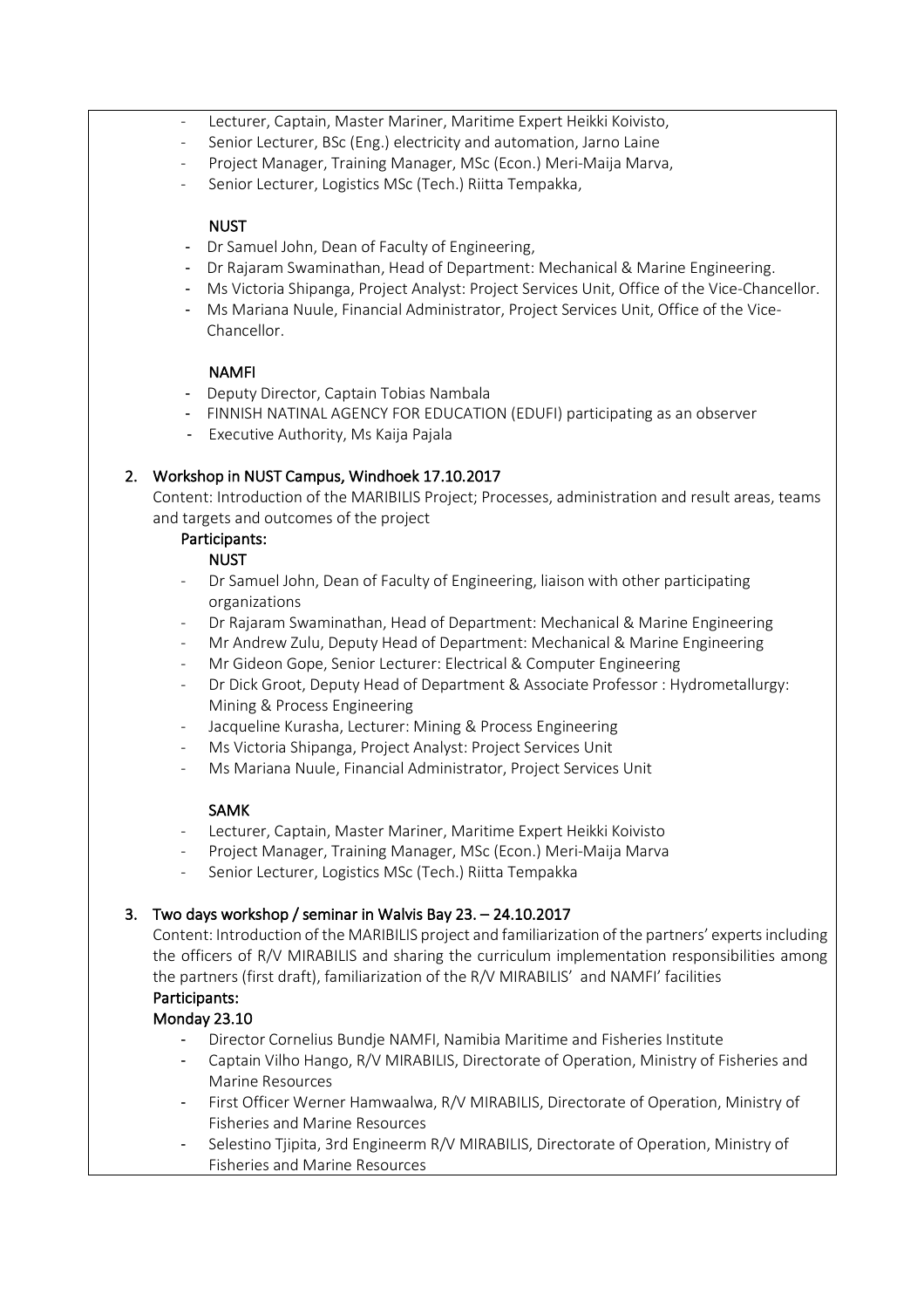- Paulus Tashiya, Chief Engineer R/V MIRABILIS, Directorate of Operation, Ministry of Fisheries and Marine Resources
- Director Steven Ambabi, Directorate of Operation, Ministry of Fisheries and Marine Resources
- Superintendent Theophilus Kamberuka
- Maritime Education Consultant, Captain Clive Kambogagera, Walvis Bay, Namibia
- Dr Samuel John, Dean of Faculty of Engineering, NUST
- Dr Rajaram Swaminathan, Head of Department: Mechanical & Marine Engineering, NUST
- Dr Andrew Zulu, Deputy Head of the Department: Mechanical& Marine Engineering (degree) , NUST
- Associate Professor: Metallurgy Engineering Dick Groot, Department of Mining and Process Engineering, NUST
- Lecturer: Electrical and Computer Engineering, Gideon Gope, Lab Technician: Mining & Process, The Department of Electrical and Computer Engineering, NUST
- Lab Technician: Mining & Process Engineering Jacqueline Kurasha, Department of Mining and Process Engineering, NUST
- Head of the Department, Mechanical David Hamupembe, NAMFI
- Principal Lecturer, Dr (Tech.) Sauli Ahvenjärvi, SAMK
- Lecturer, BSc (Eng.) Toni Haapanen, SAMK
- Senior Lecturer, Dr (Tech.) Jarmo Hautaniemi, SAMK
- Lecturer, Captain, Master Mariner, Maritime Expert Heikki Koivisto, SAMK
- Senior Lecturer, BSc (Eng.) electricity and automation, Jarno Laine ; WINNOVA
- Project Manager, Training Manager, MSc (Econ.) Meri-Maija Marva, SAMK
- Senior Lecturer, Logistics MSc (Tech.) Riitta Tempakka, SAMK

#### Tuesday 24.10

- Captain Vilho Hango, R/V MIRABILIS, Directorate of Operation, Ministry of Fisheries and Marine Resources
- First Officer Werner Hamwaalwa, R/V MIRABILIS, Directorate of Operation, Ministry of Fisheries and Marine Resources
- Maritime Education Consultant, Captain Clive Kambogagera, Walvis Bay, Namibia
- Dr Samuel John, Dean of Faculty of Engineering, NUST
- Dr Rajaram Swaminathan, Head of Department: Mechanical & Marine Engineering, NUST
- Dr Andrew Zulu, Deputy Head of the Department: Mechanical& Marine Engineering (degree) , NUST
- Associate Professor: Metallurgy Engineering Dick Groot, Department of Mining and Process Engineering,
- Lecturer: Electrical and Computer Engineering, Gideon Gope, Lab Technician: Mining & Process, The Department of Electrical and Computer Engineering, NUST
- Lab Technician: Mining & Process Engineering Jacqueline Kurasha, Department of Mining and Process Engineering, NUST
- Director Cornelius Bundje NAMFI, Namibia Maritime and Fisheries Institute
- Principal Lecturer, Dr (Tech.) Sauli Ahvenjärvi, SAMK
- Lecturer, BSc (Eng.) Toni Haapanen, SAMK
- Senior Lecturer, Dr (Tech.) Jarmo Hautaniemi, SAMK
- Lecturer, Captain, Master Mariner, Maritime Expert Heikki Koivisto, SAMK
- Senior Lecturer, BSc (Eng.) electricity and automation, Jarno Laine ; WINNOVA
- Senior Lecturer, Logistics MSc (Tech.) Riitta Tempakka, SAMK

#### 4. Workshop in NUST 31.10

Content: Familiarization of the NUST School of Engineering facilities Participants: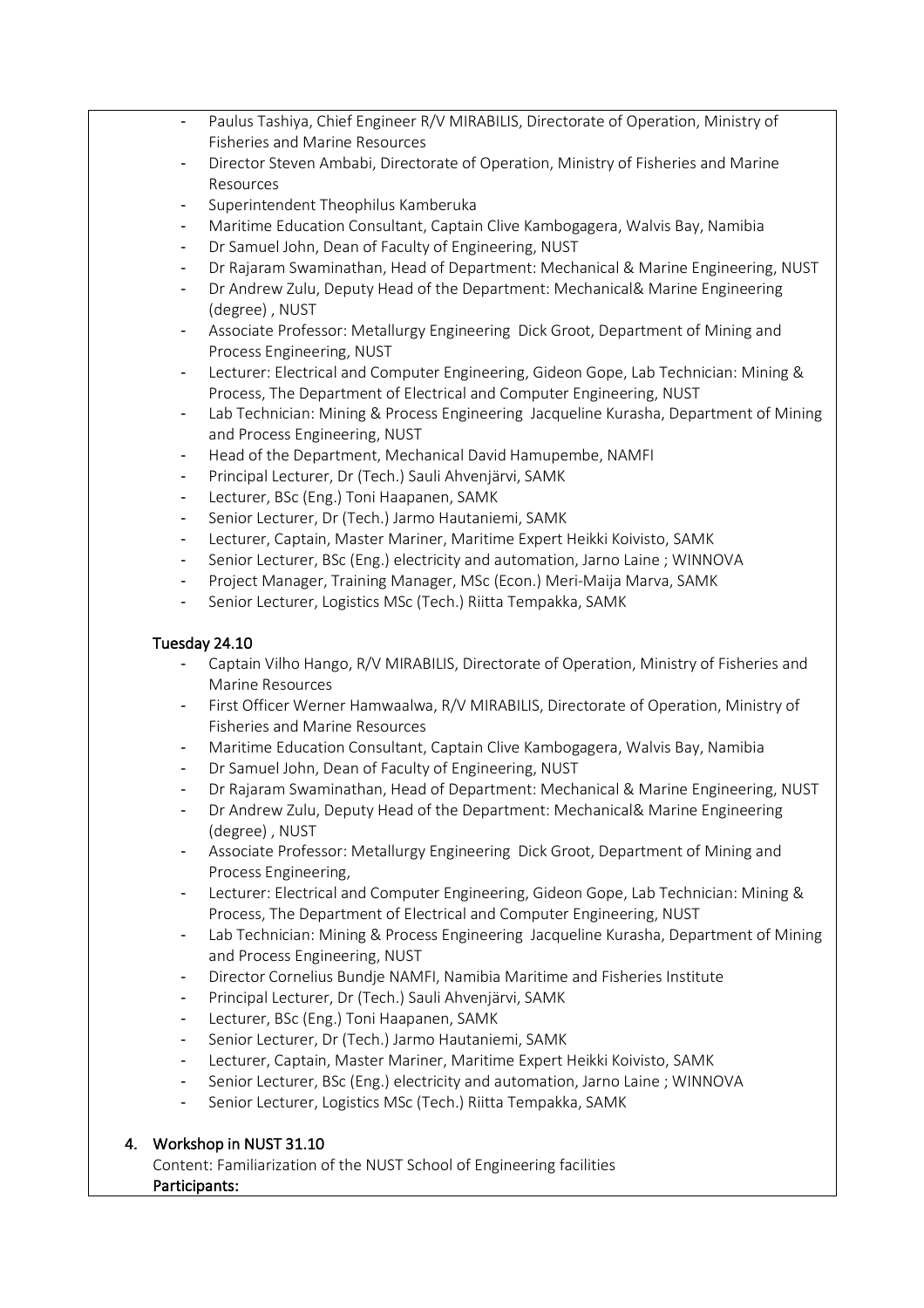- Dr Samuel John, Dean of Faculty of Engineering, NUST
- Dr Rajaram Swaminathan, Head of Department: Mechanical & Marine Engineering, NUST
- Dr Andrew Zulu, Deputy Head of the Department: Mechanical& Marine Engineering (degree) , NUST
- Associate Professor: Metallurgy Engineering Dick Groot, Department of Mining and Process Engineering, NUST
- Principal Lecturer, Dr (Tech.) Sauli Ahvenjärvi, SAMK
- Lecturer, BSc (Eng.) Toni Haapanen, SAMK
- Senior Lecturer, Dr (Tech.) Jarmo Hautaniemi, SAMK
- Senior Lecturer, BSc (Eng.) electricity and automation, Jarno Laine ; WINNOVA

| <b>Number of Mobility Actions</b> |        |      |  |  |
|-----------------------------------|--------|------|--|--|
|                                   | Female | Male |  |  |
| <b>BA Students</b>                |        |      |  |  |
| MA Students                       |        |      |  |  |
| PhD Students                      |        |      |  |  |
| Staff                             | 4      | 8    |  |  |

| <b>Describe Mobility of Students and Staff</b>                      |
|---------------------------------------------------------------------|
| Professional visit to Finland 3. - 8.6.2017<br>$\mathbf{1}_{\cdot}$ |
| Sending country. Namibia<br>-                                       |
| Receiving country: Finland<br>-                                     |
| Less than one week<br>$\overline{\phantom{a}}$                      |
| Female 2<br>$\overline{\phantom{a}}$                                |
| Men 3<br>$\qquad \qquad -$                                          |
| Professional visit to Namibia 14.10 - 31.10.2017<br>2 <sub>1</sub>  |
| Sending country: Finland<br>-                                       |
| Receiving country: Namibia<br>$\overline{\phantom{a}}$              |
| 14 / Days 3 persons, 9 days / 4 persons<br>$\overline{\phantom{a}}$ |
| Female 2                                                            |
| Men 5                                                               |

### 9. LESSONS LEARNED

#### Challenges and Good Practices

*You may also provide any information that may be useful for other projects to know, or also try.*

- Cultural differences between Finnish and African Partners.
- The personal contact net is essential when working in Namibia or South Africa.
- The Finnish Embassy's support, assistance and authority services have been very important since the maritime education is so regulatory administered and audited concerning 5 different ministries.
- Fear of changes is important to understand and is understandable in humanity.